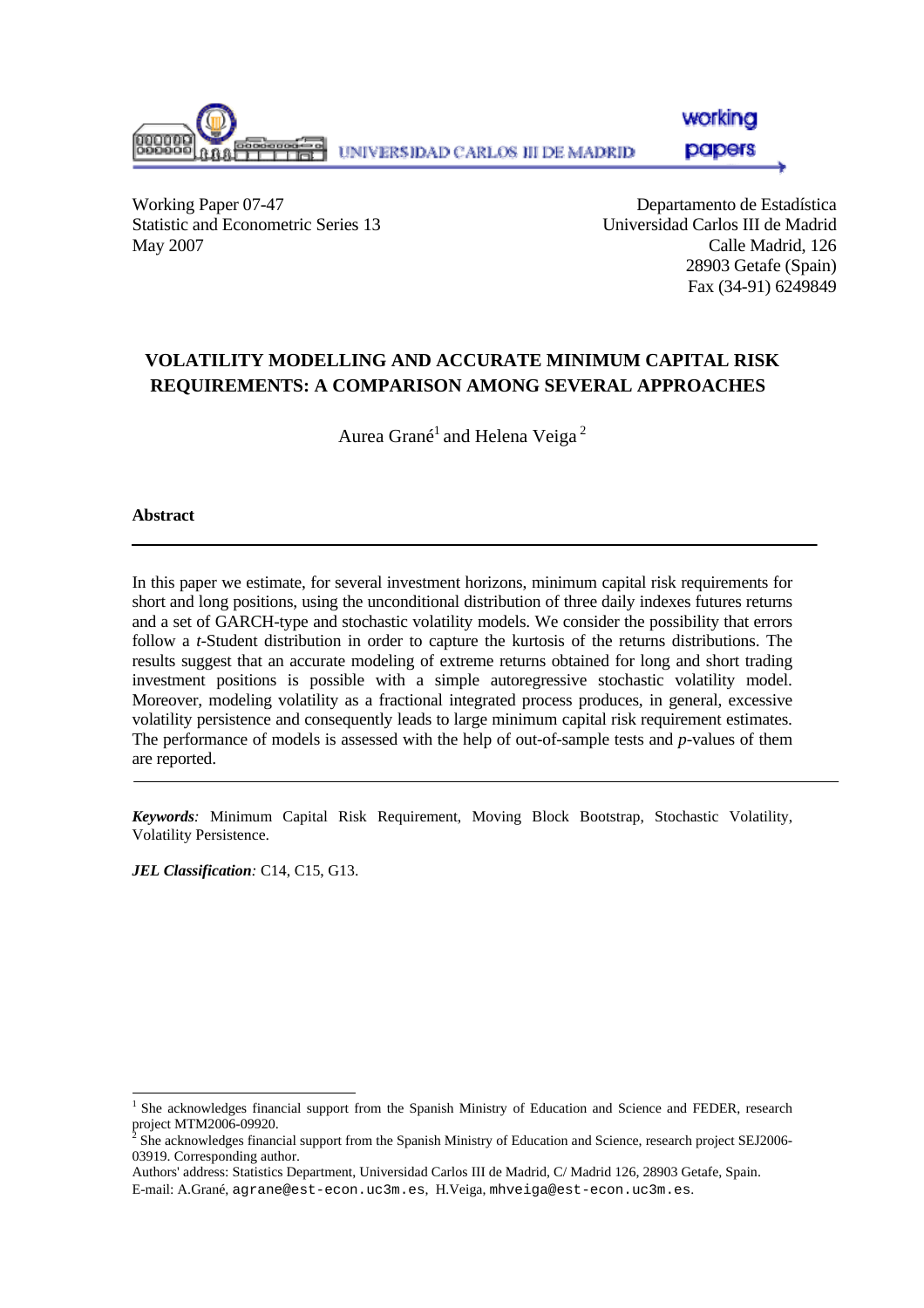# Volatility modeling and accurate minimum capital risk requirements: a comparison among several approaches.

A. Gran $\acute{e}^{(1)}$  H. Veiga<sup>(2)</sup>

Statistics Department. Universidad Carlos III de Madrid.

#### Abstract

In this paper we estimate, for several investment horizons, minimum capital risk requirements for short and long positions, using the unconditional distribution of three daily indexes futures returns and a set of GARCH-type and stochastic volatility models. We consider the possibility that errors follow a t-Student distribution in order to capture the kurtosis of the returns distributions. The results suggest that an accurate modeling of extreme returns obtained for long and short trading investment positions is possible with a simple autoregressive stochastic volatility model. Moreover, modeling volatility as a fractional integrated process produces, in general, excessive volatility persistence and consequently leads to large minimum capital risk requirement estimates. The performance of models is assessed with the help of out-of-sample tests and p-values of them are reported.

Keywords: Minimum Capital Risk Requirement, Moving Block Bootstrap, Stochastic Volatility, Volatility Persistence.

JEL classification: C14, C15, G13.

# 1 Introduction

In recent years, financial markets across the world have reported an increase in volatility that has started to concern financial institutions such as banks since they could incur in large trading losses. Consequently, this has created a need for quantitative techniques that aim at specifying the possible losses that these institutions can suffer. Concerned with the first goal, financial econometrics has developed models to account for the empirical facts of financial data and to provide accurate estimators of volatility. One of the most well known models for its good performance in dealing with financial data is the generalized autoregressive conditional heteroscedasticity model (GARCH) of Bollerslev (1986). Later, other GARCH-type models have appeared

<sup>(1)</sup> She acknowledges financial support from the Spanish Ministry of Education and Science and FEDER, research project MTM2006-09920.

<sup>(2)</sup> She acknowledges financial support from the Spanish Ministry of Education and Science, research project SEJ2006-03919. Corresponding author.

Authors' address: Statistics Department, Universidad Carlos III de Madrid, C/ Madrid 126, 28903 Getafe, Spain.

E-mail: A. Grané, agrane@est-econ.uc3m.es; H. Veiga, mhveiga@est-econ.uc3m.es. Date: May 11, 2007.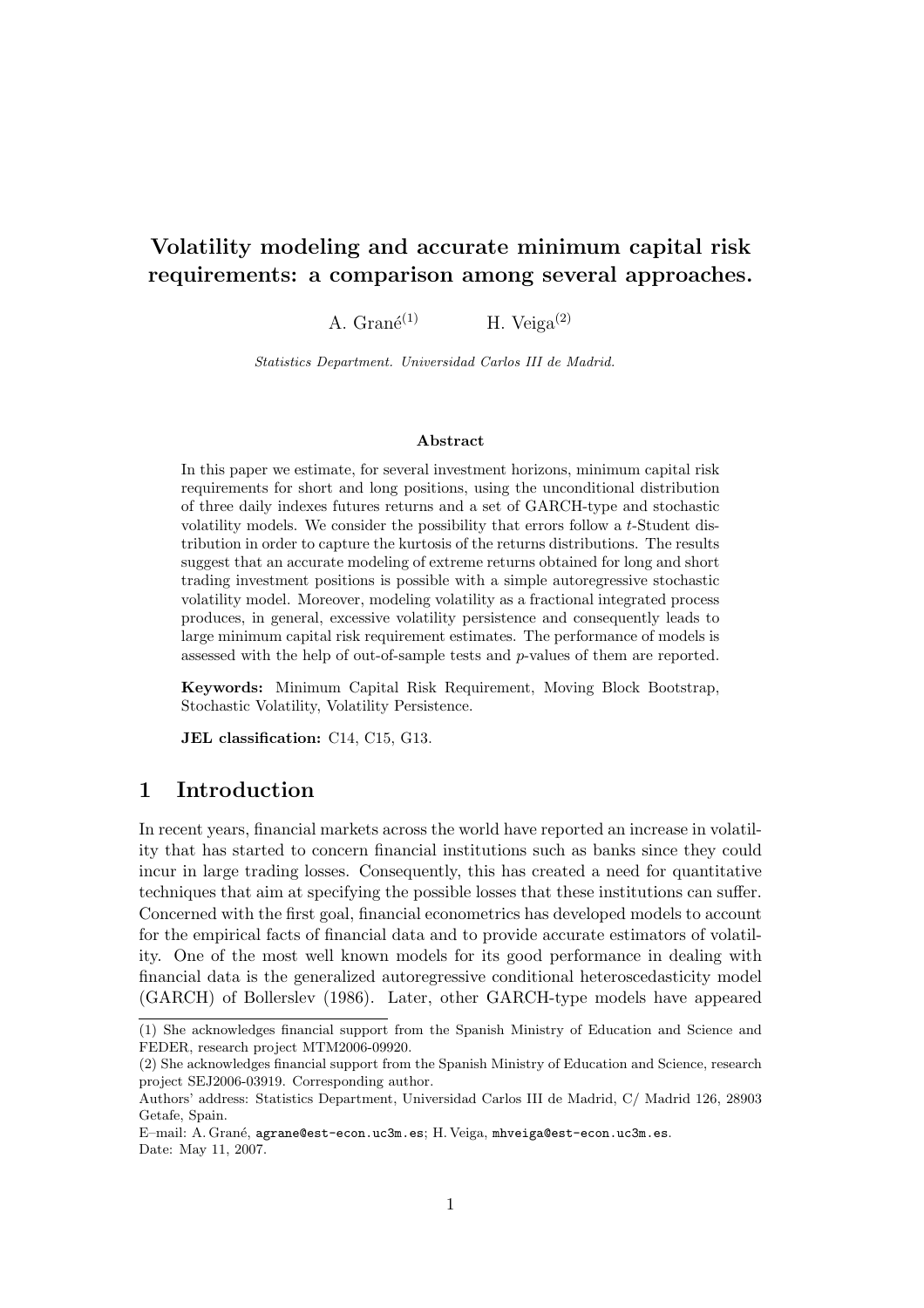to capture important characteristics within financial time series: the asymmetric response of volatility to positive and negative returns and the volatility persistence. Some examples are the exponential GARCH (EGARCH) of Nelson (1991), the fractional integrated GARCH (FIGARCH) of Baillie (1996) and the fractional integrated EGARCH (FIEGARCH) of Baillie et al. (1996). The latter models specify volatility as a fractional integrated process with the purpose to capture the slow decay of the autocorrelation functions of non-linear transformations of returns like squares and absolute values. Relatively to the FIGARCH model, Davidson (2004) and Zaffaroni (2004) showed, respectively, that it has the unpleasant property that the persistence of shocks to volatility decreases as the long-memory parameter increases and that it cannot generate squared returns autocorrelations with long-memory. Therefore, Davidson (2004) presented an alternative to the previous model, denoted hyperbolic GARCH (HYGARCH), that re-establishes the traditional relation between the longmemory parameter and volatility. Alternatively to the GARCH-type models, Taylor (1986) proposed an autoregressive stochastic volatility model, denoted ARSV, that specifies volatility as a latent variable modeled as an autoregressive process. Carnero et al. (2004) favored the ARSV model because it explains the relationship between the kurtosis of returns distribution and the persistence of volatility better than the  $GARCH(1,1)$ . Later but still in the context of stochastic volatility, Breidt et al. (1998) and Harvey (1998) proposed a stochastic volatility model whose volatility process follows a fractional integrated process and can be regarded as an alternative to the FIGARCH and the HYGARCH models.

Concerning the second goal of quantifying losses, value-at-risk (VaR) is a very popular technique providing an estimate of the probability of likely losses to occur over a given time horizon due to changes in market prices. A very related concept is the minimum capital risk requirement (MCRR) defined as the minimum sufficient capital to absorb all except a pre-specified percentage of unforeseen losses (see Brooks et al., 2000). Several methods have been proposed to calculate the VaRs, among them we include the "delta-normal" method, the historical simulation that involves the estimation of the quantile of the portfolio returns, and the structured Monte Carlo simulation (see Dowd, 1998; Jorion, 2001). Although the Monte Carlo approach is powerful and flexible for generating VaR estimates because it can be specified any stochastic process for the asset price, it is not free of important drawbacks. The first and more important one is related to the stochastic process that has been assumed for the price of the asset, because if this assumption is not correct, the calculated VaRs can be inaccurate. The second drawback is related to the computational time required to compute the VaRs. It may be very high for a large portfolio. An alternative approach that could overcome the first drawback, is to use bootstrap rather than Monte Carlo simulation.

In this paper, we address an approach to the calculation of the MCRRs similar to the works of Hsieh (1993) and Brooks et al. (2000). We calculate the MCRRs for three indexes futures (the FTSE-100 Index Futures, the Russell 2000 Index Futures and the S&P 500 Index Futures) defined on long and short positions for 1, 5, 10, 30, 90 and 180 days horizons, using the unconditional and conditional approaches. We use the moving block bootstrap of Künsch (1989) and Liu and Singh (1992) for computing the unconditional distribution of returns since, contrary to previous papers, we have found that the returns of the considered financial series are not iid, not only due to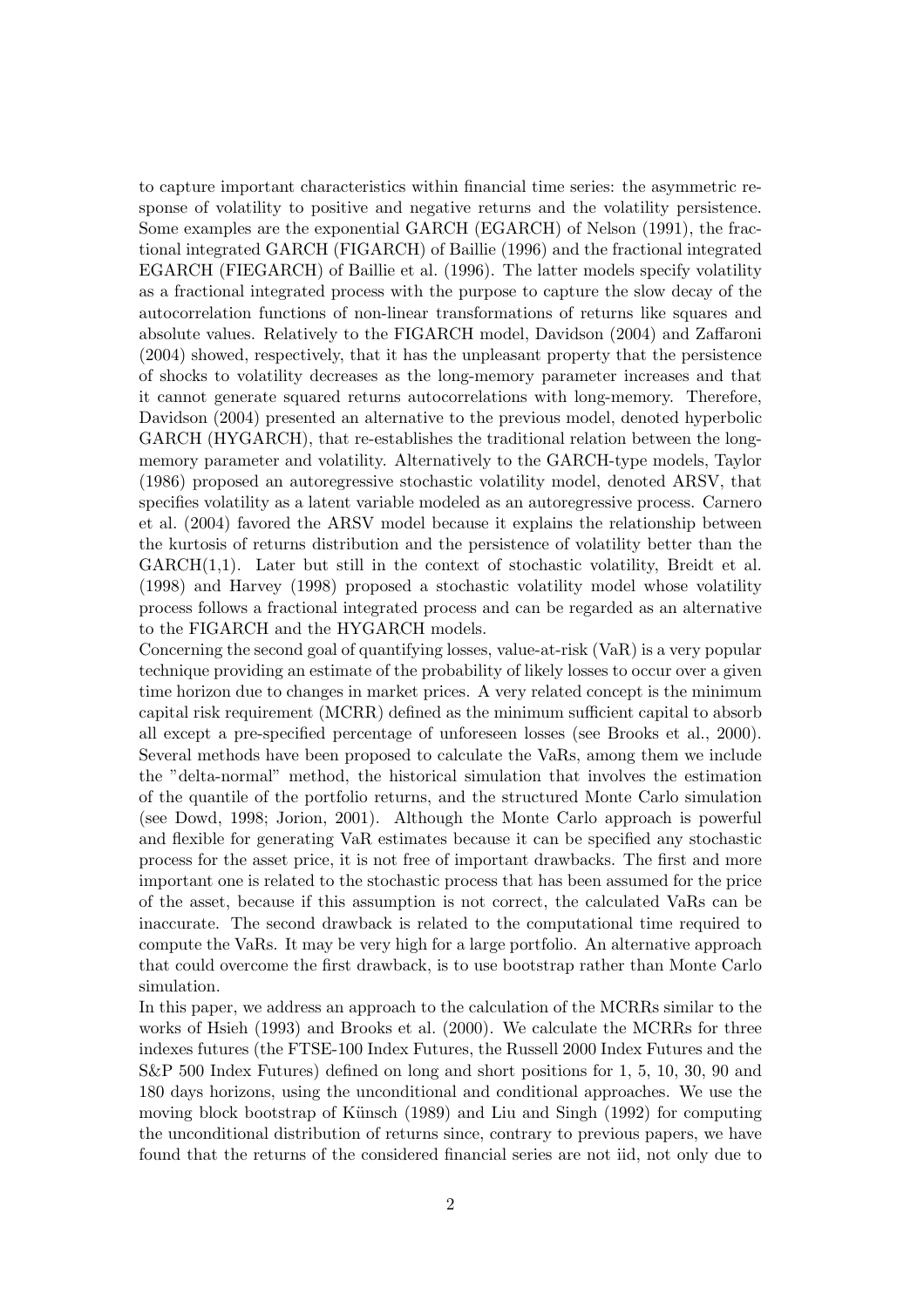the existence of non-linear dependence, but also due to a weak linear dependence structure of the own returns detected by the rejection of the null hypothesis of the Ljung-Box test. Moreover, we have calculated (for the FTSE-100 Index Futures) the MCRRs both with the iid bootstrap described in Efron and Tibshirani (1993) and the moving block bootstrap described in Lahiri (2003) and we have found huge differences in the MCRRs estimates, specially for long positions and larger investment horizons. Thus, the motivation of this paper is to add new evidence from the futures market to the modeling of financial data by calculating appropriate MCRRs for these three indexes futures, to highlight some volatility forecasting features of well known specifications, since accurate volatility estimators for futures positions are essential to impose optimal capital deposits, and to compare different approaches in order to understand better the risks associated to derivative positions.

As in Hsieh (1993) and Brooks et al. (2000) we have fitted several GARCH-type models and we have found that the BDS test (Brock et al., 1996) applied to the residuals rejects models that introduce asymmetries between the conditional variance and the returns, such as the EGARCH, the GJR of Glosten et al. (1993) and the FIEGARCH models, which is consistent with previous works. The "best" models according to the BDS test take into account the volatility clustering, the fat tails of the returns distributions and the volatility persistence. The performance of the models is assessed by computing the failure rates in an out-sample period.

The most important findings in this paper are: first, the simple autoregressive stochastic volatility model of Taylor (1986) with errors following a normal distribution performs better in terms of volatility forecasting and provides accurate MCRRs estimates; second, the MCRRs based upon GARCH models are generally larger for short investment horizons and smaller for long investment horizons than the ones obtained with the alternative specifications due to the decreasing volatility forecastability registered by GARCH models when the forecasting horizon increases (see Christoffersen and Diebold, 2000); and finally, the fractional stochastic volatility model, in general, generates excessive MCRRs due to the extreme volatility persistence that is produced by this model.

The remainder of the paper proceeds as follows: In Section 2, we present a description of data and its main statistical properties. In Section 3, we estimate several conditional heteroscedastic and stochastic volatility models and we present the forecasting and the MCRRs methodologies. We present the moving block bootstrap in Section 4. Section 5 reports the main empirical results and we conclude in Section 6.

# 2 Data Analysis

In this study, we calculate the MCRRs for three indexes futures: the FTSE-100 Index Futures, the S&P 500 Index Futures, and the Russell 2000 Index Futures. The data was collected from EconWin and spans the period 2 August 1989 - 18 May 2005 for the FTSE-100 Index Futures, the period 4 August 1989 - 16 October 2006 for the S&P 500 Index Futures and the period 5 February 1993 - 15 December 2006 for the Russell 2000 Index Futures. We have deleted from the data set observations corresponding to non trading days to avoid the incorporations of spurious zero returns, leaving 3980, 4366 and 3421 observations for the FTSE-100, S&P 500 and Russell indexes futures,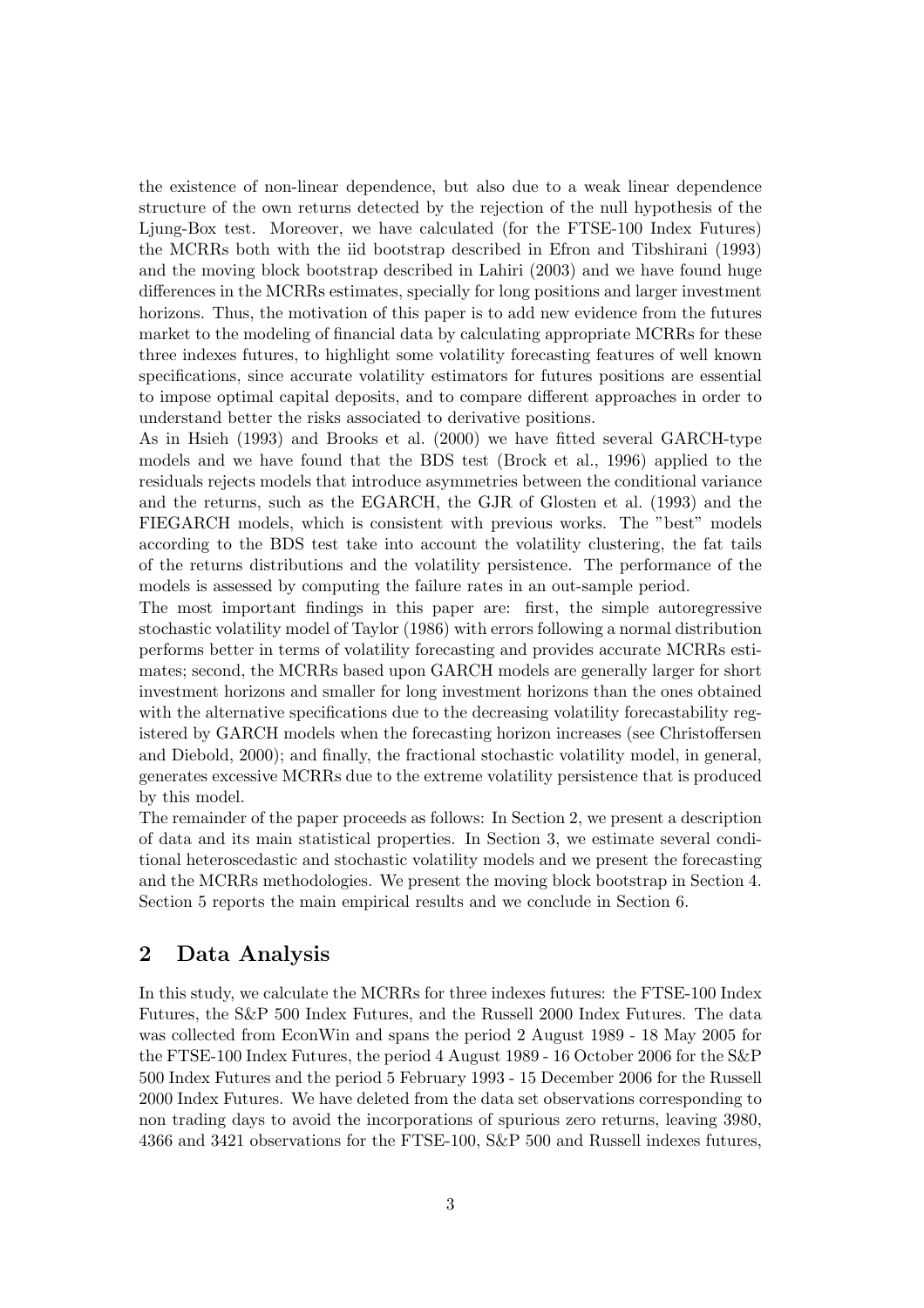respectively.



Figure 1: Series of financial returns: (a) FTSE-100 Index Futures, (b) Russell Index Futures and (c) S&P 500 Index Futures.

Figure 1 and Figure 2 show graphs of the financial returns and their volatility evolutions. In Table 1, where we report some summary statistics, we observe that the three returns series are negatively skewed and have a kurtosis between 5.7349 and 8.3197.



Figure 2: Squared returns: (a) FTSE-100 Index Futures, (b) Russell Index Futures and (c) S&P 500 Index Futures.

| <b>Futures Contracts</b> | FTSE-100  | Russell   | $S\&P$ 500 |
|--------------------------|-----------|-----------|------------|
| Mean                     | 0.0002    | 0.0004    | 0.0004     |
| Variance                 | 0.0001    | 0.0001    | 0.0002     |
| <b>Skewness</b>          | $-0.0841$ | $-0.2588$ | $-0.2961$  |
| Kurtosis                 | 5.8592    | 8.3197    | 5.7349     |

Table 1: Summary statistics of returns.

Next, we test whether the returns are independently and identically distributed (iid) because a rejection of this hypothesis leads to a difference how conditional and unconditional densities describe short term dynamics of prices (see Hsieh, 1993). To this end, we apply the BDS test of Brock et al. (1996) to the returns series. Under the null hypothesis the BDS test statistic is asymptotically normal distributed (see Brock et al., 1991). Table 2 shows the results of the BDS test. The null hypothesis of iid is rejected for all the three returns series at a 5% level of significance, which is consistent with the results of Hsieh (1993) and Brooks et al. (2000).

Hsieh (1991) showed that the BDS test can detect many types of non iid causes including linear dependence, non-stationarity, chaos and non-linear stochastic processes. In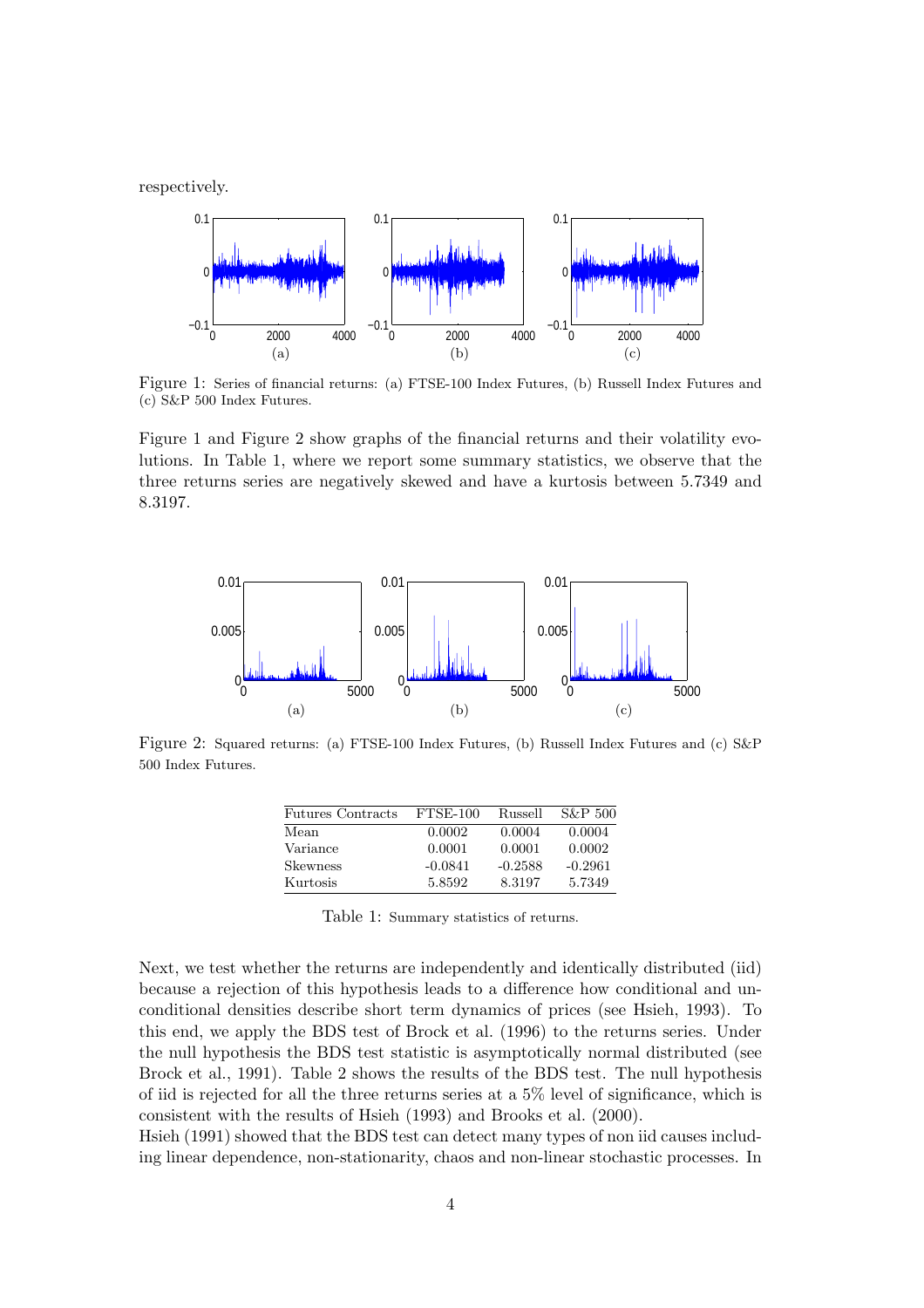| $\epsilon/\sigma$ | Contracts      |                | Embedding dimensions |      |      |
|-------------------|----------------|----------------|----------------------|------|------|
|                   |                | $\overline{2}$ | 3                    | 4    | 5    |
| 0.5               | $FTSE-100$     | 8.9            | 13.0                 | 17.0 | 20.6 |
|                   | Russell        | 15.4           | 22.9                 | 30.3 | 40.9 |
|                   | SPF            | 10.9           | 14.8                 | 18.3 | 23.2 |
| 1.0               | $FTSE-100$     | 10.7           | 15.0                 | 18.6 | 21.7 |
|                   | Russell        | 14.4           | 21.3                 | 25.9 | 31.4 |
|                   | SPF            | 11.0           | 15.3                 | 18.5 | 22.4 |
| 1.5               | $FTSE-100$     | 12.7           | 17.4                 | 20.6 | 23.3 |
|                   | <b>Russell</b> | 14.0           | 20.7                 | 24.1 | 27.1 |
|                   | <b>SPF</b>     | 11.1           | 15.5                 | 18.1 | 21.0 |
| 2.0               | $FTSE-100$     | 13.8           | 18.7                 | 21.7 | 23.9 |
|                   | Russell        | 13.8           | 20.7                 | 23.7 | 25.9 |
|                   | SPF            | 11.9           | 15.9                 | 17.9 | 20.2 |

Table 2: BDS test statistic for financial returns. The critical values of the statistic for a two-tailed test are: 1.645 (10%), 1.960 (5%), 2.326 (2%), and 2.576 (1%).

order to understand the underlying reason, we calculate the autocorrelation function of the returns and squared returns up to order 15 and we test for the joint signification of the autocorrelations with the Ljung-Box Q statistic.

| Lag            | $FTSE-100$ | Sq.       | Russell   | Sq.     | S&P 500   | Sq.       |
|----------------|------------|-----------|-----------|---------|-----------|-----------|
| length         | Returns    | Returns   | Returns   | Returns | Returns   | Returns   |
| 1              | 0.015      | 0.214     | $-0.002$  | 0.188   | $-0.038$  | 0.193     |
| $\overline{2}$ | $-0.028$   | 0.304     | $-0.045$  | 0.326   | $-0.055$  | 0.168     |
| 3              | $-0.075$   | 0.251     | 0.012     | 0.206   | $-0.017$  | 0.149     |
| 4              | 0.037      | 0.230     | 0.010     | 0.269   | 0.011     | 0.118     |
| 5              | $-0.026$   | 0.249     | $-0.018$  | 0.214   | $-0.039$  | 0.158     |
| 6              | $-0.041$   | 0.258     | $-0.028$  | 0.251   | $-0.018$  | 0.113     |
| 7              | $-0.024$   | 0.201     | $-0.010$  | 0.186   | $-0.037$  | 0.139     |
| 8              | 0.045      | 0.282     | $-0.003$  | 0.189   | $-0.002$  | 0.122     |
| 9              | 0.033      | 0.164     | $-0.004$  | 0.232   | 0.014     | 0.101     |
| 10             | $-0.025$   | 0.234     | $-0.033$  | 0.205   | 0.002     | 0.116     |
| 11             | 0.003      | 0.242     | 0.043     | 0.190   | $-0.001$  | 0.110     |
| 12             | 0.003      | 0.191     | 0.055     | 0.183   | 0.047     | 0.102     |
| 13             | 0.037      | 0.227     | 0.017     | 0.193   | 0.023     | 0.081     |
| 14             | $-0.019$   | 0.146     | $-0.030$  | 0.144   | 0.011     | 0.088     |
| 15             | 0.028      | 0.166     | 0.009     | 0.240   | $-0.022$  | 0.089     |
| Q(15)          | 68.631*    | $3113.5*$ | $36.758*$ | 2458.6* | $50.913*$ | $1058.7*$ |

Table 3: Autocorrelations of returns and squared returns. The last line contains the values of the Ljung-Box Q statistic. The critical values are:  $22.31 \ (10\%)$ ,  $25.00 \ (5\%)$ , and  $27.49 \ (1\%)$ , and \* means significant at a 5% level.

Table 3 shows that the autocorrelations and the Ljung-Box Q statistic of the squared returns are larger than the ones of the returns. Moreover, the Ljung-Box Q statistic shows evidence (at a 5% significance level) that both the returns and the squared observations are autocorrelated, although the autocorrelation is much stronger for the series of the squared returns.

So far, we have found a non-linear dependence of the series, we check next whether this non-linearity is in mean or in variance. We test the null of zero conditional mean with the proposal of Hsieh (1989, 1991). If the null hypothesis is true, the bi-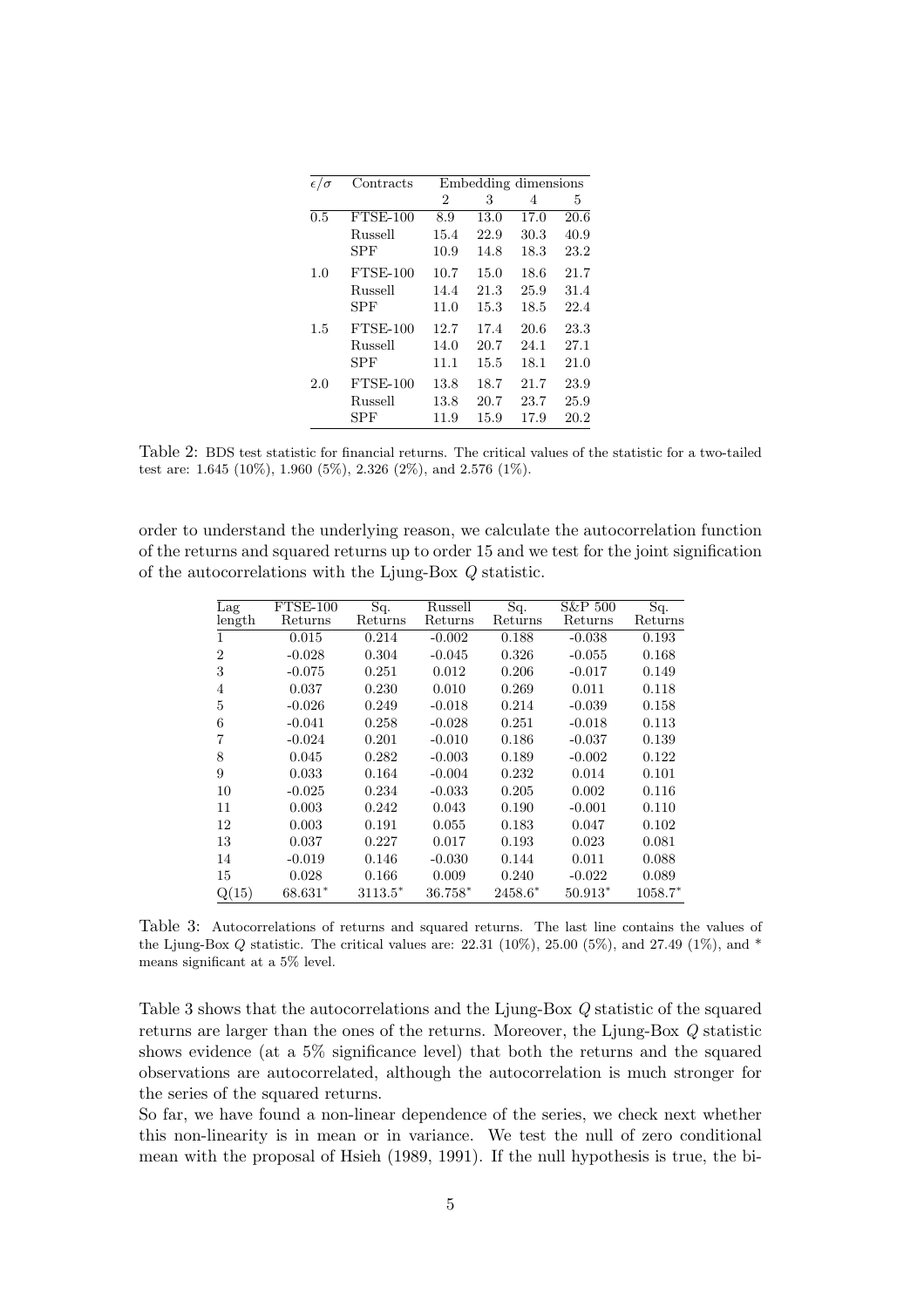correlation coefficients,  $\rho(i, j) = E(y_t y_{t-i} y_{t-j}) / [Var(y_t)]^{3/2}$ , are zero for all  $i, j \ge 1$ . These coefficients are asymptotically normal distributed with zero mean and variance  $[(1/T)\sum y_t^2 y_{t-i}^2 y_{t-j}^2]/[(1/T)\sum y_t^2]^3$ . We have implemented the individual significance test of the bicorrelation coefficients in Ox, available upon request. The bicorrelation coefficients are reported in Table 4. None of the bicorrelation coefficients are statistically significant, which leads us to conclude that the non-linear dependence is in variance.

|              | $FTSE-100$ | Russell | S&P 500  |
|--------------|------------|---------|----------|
|              | 0.08       | 0.04    | 0.24     |
| 2            | $-0.06$    | $-0.03$ | 0.03     |
| 2,           | 0.14       | 0.10    | 0.05     |
| 1, 3<br>ρ    | 0.00       | 0.06    | 0.07     |
| 3            | $-0.02$    | $-0.02$ | 0.02     |
| 3, 3         | 0.07       | 0.10    | 0.12     |
| ρ            | 0.04       | 0.04    | 0.03     |
| 4<br>Ζ,<br>ρ | 0.13       | 0.05    | 0.03     |
| 3.<br>4<br>ρ | 0.03       | $-0.10$ | -0.07    |
|              | 0.01       | 0.08    | 0.13     |
| ρ            | $-0.08$    | $-0.04$ | $-0.01$  |
| 5<br>z,<br>ρ | $-0.03$    | 0.07    | 0.05     |
| 5<br>З,<br>ρ | $0.02\,$   | 0.01    | $-0.01$  |
| 5            | $-0.01$    | $-0.01$ | 0.00     |
| 5, 5<br>ρ    | $-0.01$    | $-0.04$ | $0.12\,$ |

Table 4: Bicorrelation coefficients of the futures returns.

# 3 Conditional Approach: GARCH and Stochastic Volatility Modeling

#### 3.1 Model selection and estimation

Given the conclusions of Section 2, we need to model carefully the conditional variance of the returns series to obtain accurate MCRR estimates. Rather than choosing a model a priori, we estimate several models in an attempt to choose the best specifications for each series. In the conditional heteroscedasticity context, we first estimate the GARCH(1,1), the FIGARCH(1,1) and the HYGARCH(1,1) with normal and  $t$ -Student errors. We estimate the FIGARCH model, despite its drawbacks, because we would like to compare its forecasting performance to the one of its alternative, the HYGARCH model. Finally, we consider also the  $\text{GJR}(1,1)$ , the  $\text{EGARCH}(1,1)$ and the FIEGARCH(1,1) since Brooks and Persand (2003) found that allowing for asymmetric responses of volatility to positive and negative returns can improve the VaR estimates. The criterium chosen to select the models is based on their capacity to capture the non-linear dependence in returns. To this end, we apply the BDS test to the standardized residuals. If they are iid, the models are correctly specified. In this case, we need to calculate new critical values because the test favors the null of iid, when we apply it to the standardized residuals of GARCH-type models. Therefore, we have simulated 2000 data series from each model with a sample size similar to the original one (imposing the same coefficient estimates), fitted each model on the simulated data and run the BDS test on the residuals. The models are estimated by quasi-maximum likelihood (QML) with the Ox GARCH 4.2 package of Laurent and Peters (2006).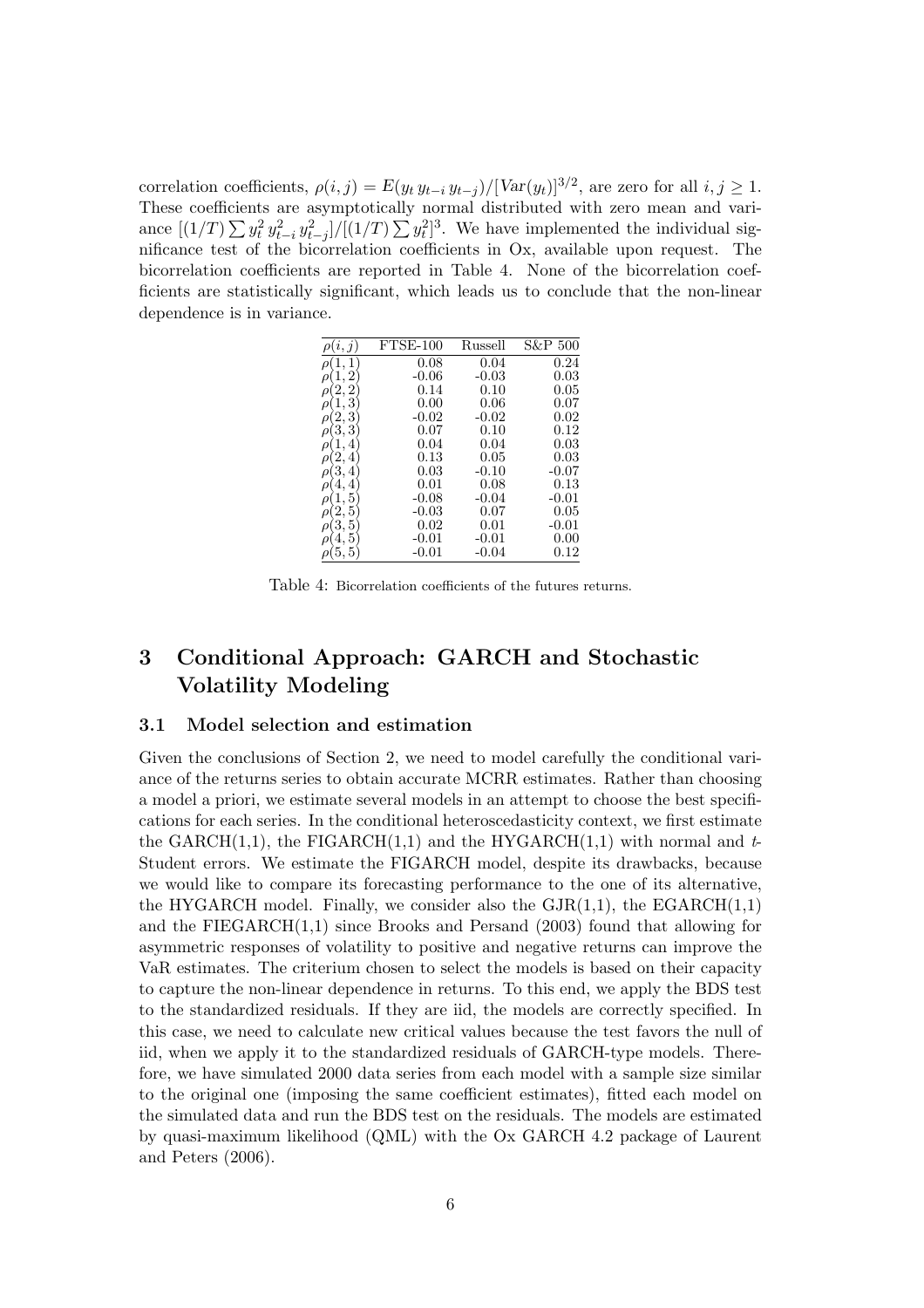|                |                   | Embedding dimensions |          |          |          |  |
|----------------|-------------------|----------------------|----------|----------|----------|--|
| <b>Russell</b> | $\epsilon/\sigma$ | $\overline{2}$       | 3        | 4        | 5        |  |
| GARCH-Gauss    | 0.5               | 0.183                | 1.357    | 1.509    | 1.841    |  |
|                | 1.0               | $-0.371$             | 1.028    | 1.231    | 1.541    |  |
|                | 1.5               | $-0.961$             | 0.254    | 0.514    | 0.799    |  |
|                | 2.0               | $-1.539$             | $-0.609$ | $-0.191$ | 0.038    |  |
| GARCH-Stud     | 0.5               | 0.550                | 1.847    | 2.096    | $2.397*$ |  |
|                | 1.0               | $-0.057$             | 1.441    | 1.700    | 2.045    |  |
|                | 1.5               | $-0.580$             | 0.710    | 1.042    | 1.353    |  |
|                | 2.0               | $-1.090$             | $-0.088$ | 0.400    | 0.646    |  |
| FIGARCH-Stud   | 0.5               | 1.029                | 1.534    | 1.412    | 1.461    |  |
|                | 1.0               | 0.672                | 1.386    | 1.069    | 1.038    |  |
|                | 1.5               | 0.251                | 0.786    | 0.566    | 0.556    |  |
|                | 2.0               | $-0.188$             | 0.195    | 0.141    | 0.110    |  |

Table 5: BDS test statistic for the standardized residuals (\* significant at a 5% significance level). The critical values can be obtained from the authors upon request.

The selected models are the ones for which we do not reject the null hypothesis of iid standardized residuals, which are: the GARCH-Gauss (normal errors), the GARCH-Stud (t-Student errors), the FIGARCH-Stud and the HYGARCH-Gauss (this model is only significant for the FTSE-100 Index Futures). Table 5 presents the results of the BDS test for the standardized residuals obtained from fitting the selected models to the Russell Index Futures.<sup>1</sup>

The HYGARH model proposed by Davidson (2004) is given by:

$$
y_t = \mu + \varepsilon_t = \mu + \sigma_t \,\epsilon_t,
$$

where  $\varepsilon_t$  is the prediction error,  $\sigma_t^2$  is the variance of  $y_t$  given information at time  $t-1, \sigma_t > 0, \epsilon_t \sim NID(0, 1)$  or a t-Student distribution and

$$
\sigma_t^2 = \omega + \theta(L) \,\varepsilon_t^2,
$$

where

$$
\theta(L) = 1 - \frac{\alpha^*(L)}{\beta(L)}(1 + \psi((1 - L)^d - 1)),
$$

 $\alpha^*(L) = 1 - \sum_{i=1}^q \alpha_i^* L^i$ ,  $\beta(L) = 1 - \sum_{i=1}^p \beta_i L^i$ ,  $\omega > 0$ ,  $\psi \ge 0$  and  $d \ge 0$ . For values of  $d \in [0, 1/2)$  the conditional variance is stationary. The model simplifies to a GARCH(p,q) and to a FIGARCH(p,d,q) for  $\psi = 0$  and  $\psi = 1$ , respectively. For  $0 \leq \psi \leq 1$ , we have a nested model that is able to generate long-memory as d increases.

From Table 6 we observe that the volatility implied by the GARCH-type models, that depends on the sum of  $\alpha$  and  $\beta$  for the GARCH models and also on the parameter d for the fractional integrated GARCHs, is quite high. As an example and for the FTSE-100 Index Futures, we obtain values of implied volatility of 0.988 and 0.991 for the GARCH-Gauss and GARCH-Stud, respectively.

<sup>&</sup>lt;sup>1</sup>The results for the other series are similar to the ones presented here, except for the GARCH model that performs slightly worse for the FTSE-100 Index Futures. All test results are available on request from the authors.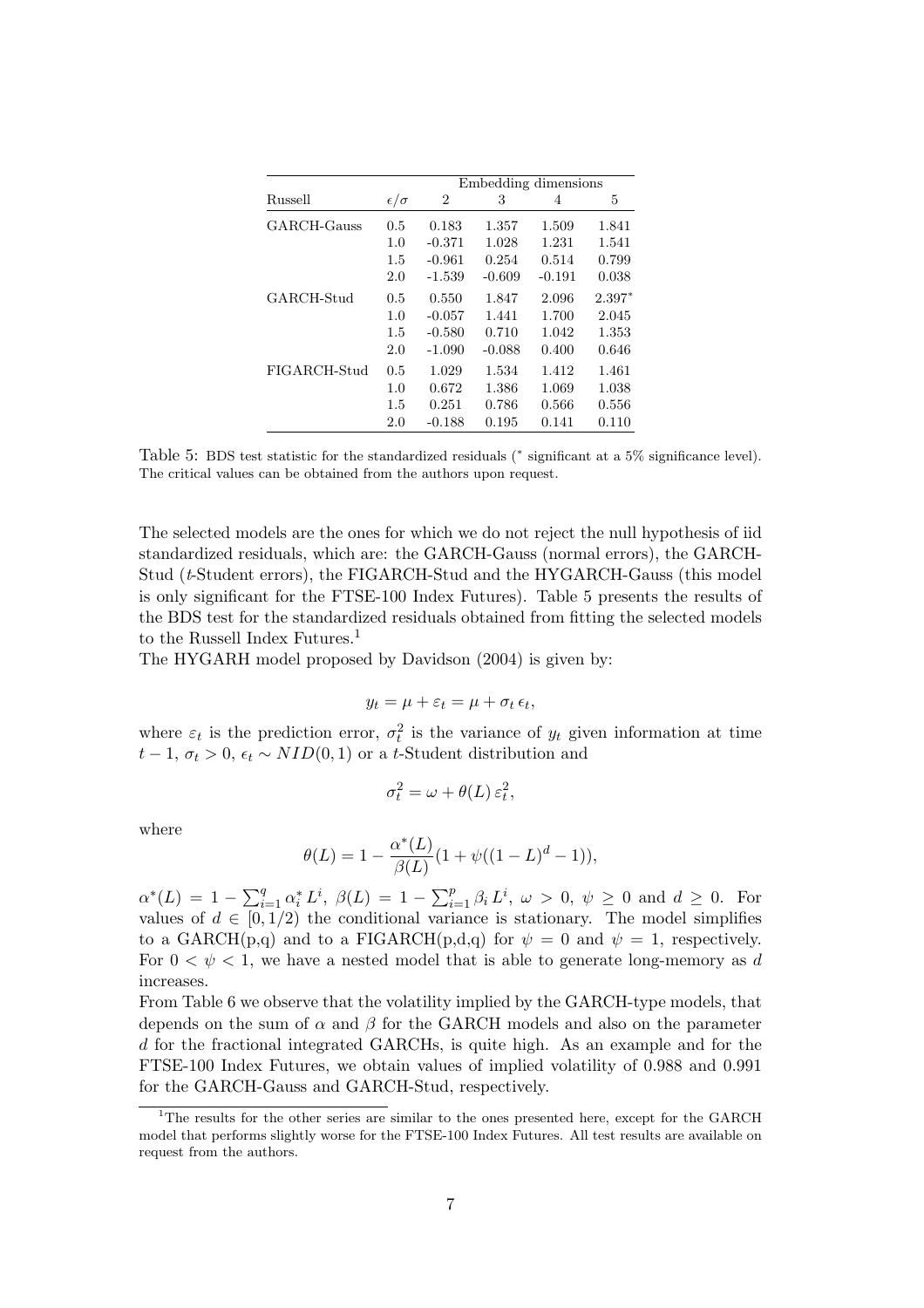|                          |                    |                  |                  | Parameters       |                   |                   |                     |
|--------------------------|--------------------|------------------|------------------|------------------|-------------------|-------------------|---------------------|
|                          | $\mu$              | $\gamma$         | $\alpha$         | ß                | DF                | $\boldsymbol{d}$  | $ln(\psi)$          |
| GARCH-Gauss              |                    |                  |                  |                  |                   |                   |                     |
| FTSE-100                 | 0.0003<br>(0.0001) | 0.013<br>(0.003) | 0.076<br>(0.009) | 0.912<br>(0.011) |                   |                   |                     |
| Russell                  | 0.0007<br>(0.0002) | 0.019<br>(0.005) | 0.115<br>(0.013) | 0.875<br>(0.013) |                   |                   |                     |
| S&P 500                  | 0.0005<br>(0.0001) | 0.008<br>(0.002) | 0.057<br>(0.008) | 0.936<br>(0.009) |                   |                   |                     |
| GARCH-Stud<br>$FTSE-100$ | 0.0004<br>(0.0001) | 0.010<br>(0.003) | 0.070<br>(0.009) | 0.921<br>(0.010) | 14.030<br>(2.539) |                   |                     |
| Russell                  | 0.0008<br>(0.0002) | 0.014<br>(0.004) | 0.104<br>(0.013) | 0.890<br>(0.013) | 17.009<br>(4.061) |                   |                     |
| S&P 500                  | 0.0006<br>(0.0001) | 0.005<br>(0.002) | 0.054<br>(0.008) | 0.943<br>(0.009) | 6.271<br>(0.576)  |                   |                     |
| FIGARCH-Stud             |                    |                  |                  |                  |                   |                   |                     |
| FTSE-100                 | 0.0004<br>(0.0001) | 1.197<br>(0.393) | 0.142<br>(0.041) | 0.587<br>(0.068) | 13.575<br>(2.325) | 0.4801<br>(0.050) |                     |
| Russell                  | 0.0008<br>(0.0002) | 0.737<br>(0.158) | n.s.             | 0.266<br>(0.039) | 18.640<br>(4.287) | 0.3374<br>(0.033) |                     |
| S&P 500                  | 0.0006<br>(0.0001) | 0.752<br>(0.239) | 0.227<br>(0.041) | 0.608<br>(0.058) | 6.576<br>(0.541)  | 0.420<br>(0.045)  |                     |
| HYGARCH-Gauss            |                    |                  |                  |                  |                   |                   |                     |
| $FTSE-100$               | 0.0003<br>(0.0001) | 0.039<br>(0.012) | 0.145<br>(0.040) | 0.658<br>(0.076) |                   | 0.594<br>(0.093)  | $-0.041$<br>(0.020) |

Table 6: Estimates and standard errors (in parenthesis) of the ARCH-type models. n.s. stands for non significant at any relevant significance level.

In the context of stochastic volatility, natural competitors to the GARCH, FIGARCH and HYGARCH models are the autoregressive stochastic volatility model (denoted ARSV) of Taylor (1986) and the autoregressive fractional integrated stochastic volatility model (denoted ARLMSV) that extends the models of Breidt et al. (1998) and Harvey (1998). The first is a short-memory model while the second has as a shortmemory component and a long-memory component (a fractional integrated process is specified for the volatility). These models are estimated with the Whittle estimation method. Following the same procedure as before, we apply the BDS test to the residuals of the ARSV and the ARLMSV models and observe that the null hypothesis of iid is not rejected for the ARSV residuals in all series except for the Russell Index Futures. Relatively to the ARLMSV model, it seems that the model fits very well the FTSE-100 Index Futures returns.

The ARLMSV model is given by the following expressions:

$$
y_t = \sigma \epsilon_t \exp\left(\frac{h_t}{2}\right) \tag{1}
$$

$$
(1 - \phi L)(1 - L)^d h_t = \eta_t.
$$
 (2)

In equation (1),  $\sigma$  denotes a scale parameter,  $\sigma_t = \exp(h_t/2)$  is the volatility of  $y_t$  (the returns at time t,  $\epsilon_t$  is  $NID(0, 1)$  and  $\eta_t$  is  $NID(0, \sigma_\eta^2)$ , where  $\sigma_\eta^2$  is the variance of  $\eta_t$ . The ARSV model is obtained from equations 1 and 2 by imposing the restriction  $d=0.$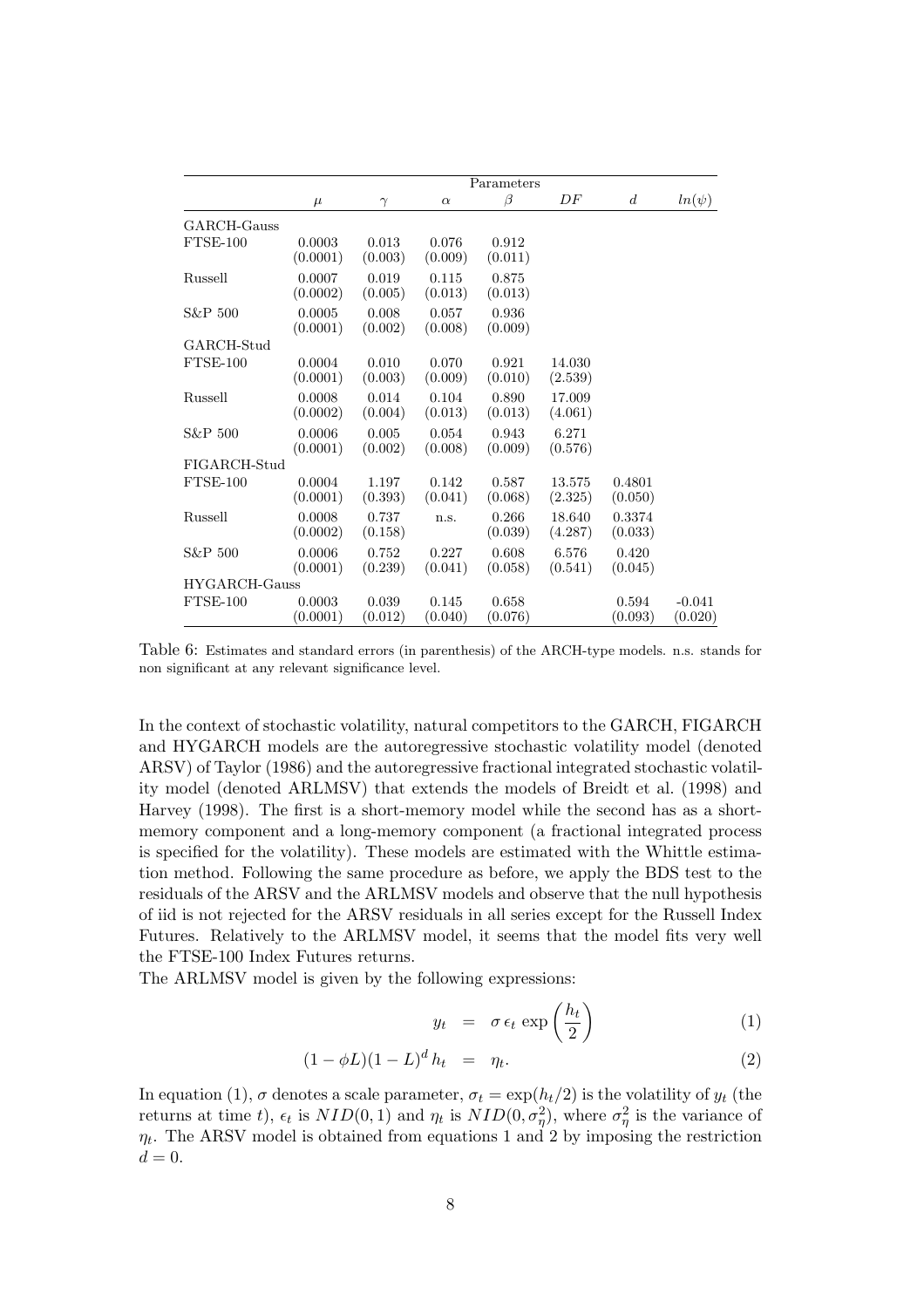|               |            | Parameters |          |            |       |  |
|---------------|------------|------------|----------|------------|-------|--|
|               |            | Φ          | $\sigma$ | $\sigma_n$ | d     |  |
| ARSV          | $FTSE-100$ | 0.994      | 0.003    | 0.007      |       |  |
|               | Russell    | 0.995      | 0.003    | 0.010      |       |  |
|               | S&P 500    | 0.996      | 0.002    | 0.007      |       |  |
| <b>ARLMSV</b> | $FTSE-100$ | 0.968      | 0.003    | 0.001      | 0.467 |  |
|               | Russell    | 0.810      | 0.003    | 0.004      | 0.660 |  |
|               | S&P 500    | $-0.795$   | 0.002    | 0.098      | 0.874 |  |

Table 7: Estimates of the stochastic volatility models.

Table 7 reports the stochastic volatility models parameter estimates. The estimate of  $\sigma$  is  $\hat{\sigma} = \exp\{0.5 \hat{\mu} + 0.5 E(\log \epsilon_t^2)\}\$  where  $\hat{\mu}$  is the sample mean of  $\log(y_t^2)$ , and assuming the normality of errors we have that  $E(\log \epsilon_t^2) = -1.27$  (see Zaffaroni, 2005). We also observe that the volatility persistence implied is very high, inducing that the effects of shocks to the conditional variance take time to dissipate. Remind that in the case of the ARSV, the persistence is only given by  $\phi$ , and in the case of the ARLMSV it is given by  $\phi$  and d.

### 3.2 Forecasting

The main aim of this subsection is to highlight the volatility forecasting methodology. Thus, and concerning the GARCH-type models, we start by eliciting the dynamics of the one-step-ahead conditional variance. With the idea that a  $GARCH(1,1)$  model can be written by recursive substitution as a  $\text{ARCH}(\infty)$ , the multi-step forecast of the conditional variance based upon the available information at  $t$  is

$$
\sigma_{t+k|t}^2 = \sigma^2 + (\alpha + \beta)^{k-1} \left( \sigma_{t+1|t}^2 - \sigma^2 \right),
$$

where  $\sigma^2$  (the unconditional variance) is equal to  $\sigma^2 = \gamma (1 - \alpha - \beta)^{-1}$  and it is assumed that  $(\alpha + \beta) < 1$  in order to guarantee that  $\sigma^2$  exists and the multi-step forecast of the conditional variance converges to the unconditional variance at an exponential rate fixed by  $\alpha + \beta$  (see Andersen et al., 2005). If instead of a GARCH(1,1) we have a  $FIGARCH(1,d,1)$ , the actual conditional variance forecasts are given by

$$
\sigma_{t+k|t+k-1}^{2} = \gamma (1 - \beta)^{-1} + \lambda (L) \sigma_{t+k-1|t+k-2}^{2},
$$

with  $\sigma_{t+k|t+k-1}^2 \equiv \varepsilon_t^2$  for  $k < 0$ ,  $\lambda(L) \equiv 1-(1-\beta L)^{-1}(1-\alpha L - \beta L)(1-L)^d$ , whose coefficients are computed from the following expressions:

$$
\lambda_1 = \alpha + d, \quad \lambda_j = \beta \lambda_{j-1} + \left[ \frac{j-1-d}{j} - (\alpha + \beta) \right] \delta_{j-1}, \quad j = 2, 3, \dots
$$

and  $\delta_j \equiv \delta_{j-1} (j-1-d)/j$ . Note that the  $\delta_j$ 's are the coefficients in the Maclaurin series expansion of  $(1 - L)^d$  (see Andersen et al., 2005).

With respect to stochastic volatility, first, we have to estimate  $h_t$  based on the full sample. To this end, we use a state-space smoothing algorithm (Kalman filter) that leads to the minimum mean square linear estimator (MMSLE) of  $h_t$ , (see Harvey and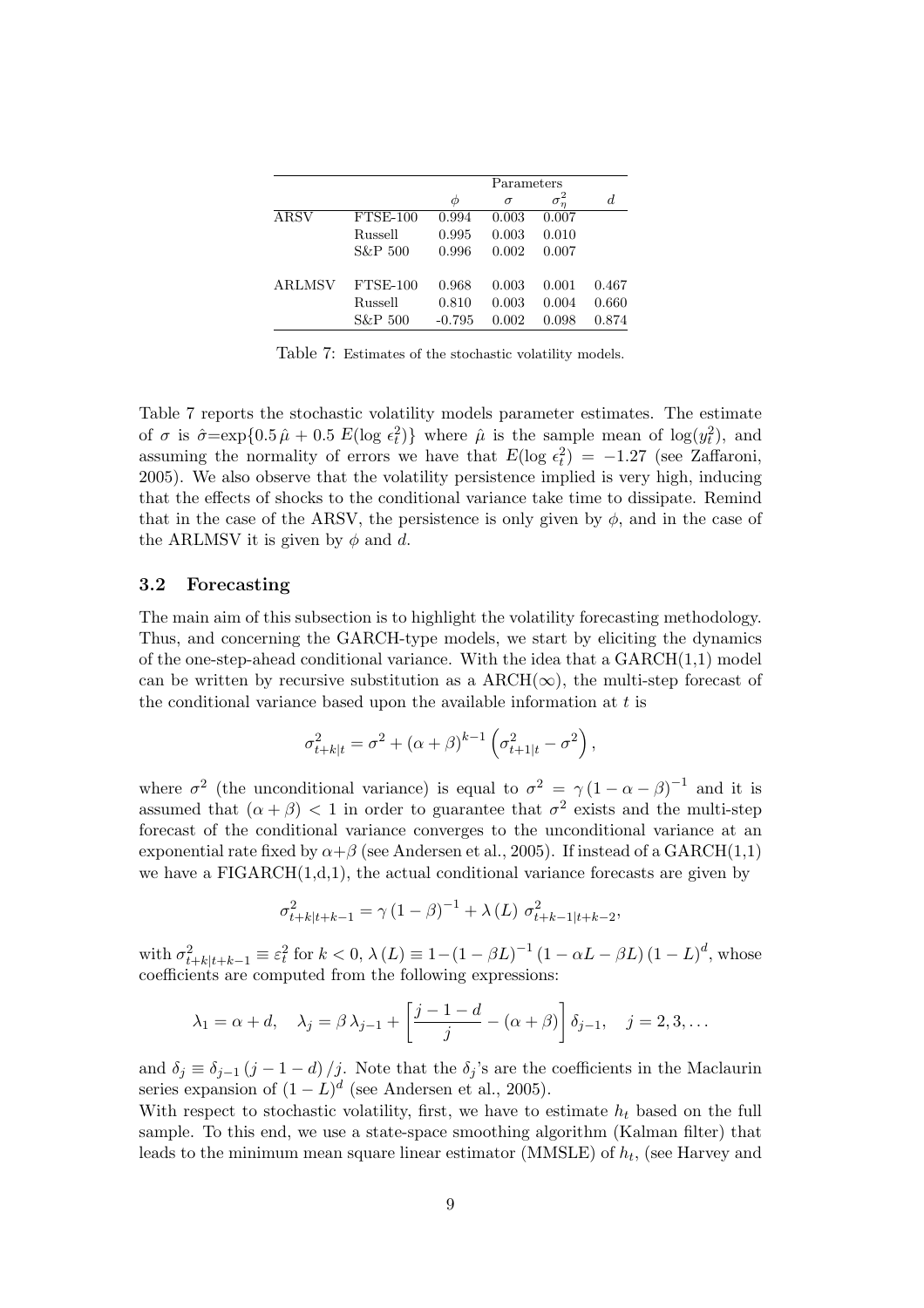Shephard, 1993; Harvey, 1998). The method is based on transforming equation (1) to obtain

$$
\mathbf{w} = k \, \mathbf{1} + \mathbf{h} + \boldsymbol{\xi},\tag{3}
$$

where **w** is a  $T \times 1$ -vector that contains the observations of log  $y_t^2$ ,  $t = 1 \ldots, T$ , **1** is a  $T \times 1$ -vector of ones,  $\xi$  is a  $T \times 1$ -vector containing log  $\epsilon_t^2 - E(\log \epsilon_t^2), t = 1, ..., T$ , and  $k = \log \sigma^2 + E(\log \epsilon_t^2)$ . Under the assumptions that  $h_t$  is stationary and  $h_t$  and  $\xi_t$  are uncorrelated, the covariance matrix of **w** is  $\mathbf{V} = \mathbf{V}_h + \mathbf{V}_\xi$ , where  $\mathbf{V}_h$  and  $\mathbf{V}_\xi$ are the covariance matrices of  $h_t$  and  $\xi_t$ , respectively. Hence, the MMSLE of  $h_t$ , in matrix notation, is given by

$$
\tilde{\mathbf{h}} = \mathbf{V}_h \mathbf{V}^{-1} \mathbf{w} + k \left( \mathbf{I} - \mathbf{V}_h \mathbf{V}^{-1} \right) \mathbf{1},\tag{4}
$$

where **I** is the identity matrix  $T \times T$ . Moreover, since the  $\xi_t$ 's are serially uncorrelated,  $\mathbf{V}_{\xi} = \sigma_{\xi}^2 \mathbf{I}$ , where  $\sigma_{\xi}^2$  is the variance of  $\xi_t$ . Then, equation (4) can be written as

$$
\tilde{\mathbf{h}} = \left(\mathbf{I} - \sigma_{\xi}^2 \mathbf{V}^{-1}\right) \mathbf{w} + k \sigma_{\xi}^2 \mathbf{V}^{-1} \mathbf{1},
$$

and k can be estimated by the sample mean of log  $y_t^2$  (see Harvey, 1998).<sup>2</sup> Yajima (1988) showed that there is only a slight loss of efficiency if the mean is used instead of the GLS estimator. Since the matrix  $V$  is a Toeplitz matrix, we have implemented the Trench algorithm described in Zohar (1969) to invert it.

Forecasting the log  $y_t^2$ , for  $t = T + 1, ..., T + l$ , implies for the stationary case that

$$
\tilde{\mathbf{w}}_l = \mathbf{R} \,\mathbf{V}^{-1} \mathbf{w} + k(\tilde{\mathbf{I}} - \mathbf{R} \,\mathbf{V}^{-1}) \mathbf{1},
$$

where  $\tilde{\mathbf{I}}$  is an  $l \times T$ -matrix defined in blocks in the following way:

$$
\tilde{\mathbf{I}} = \left( \begin{array}{cccccc} 1 & 0 & 0 & \dots & 0 & 0 & \dots & 0 \\ 0 & 1 & 0 & \dots & 0 & 0 & \dots & 0 \\ \vdots & & \ddots & & & \vdots & \vdots & \ddots & \vdots \\ 0 & 0 & 0 & \dots & 1 & 0 & \dots & 0 \end{array} \right),
$$

 $\tilde{\mathbf{w}}_l$  is a  $l \times 1$ -vector containing the forecasts of log  $y_t^2$ , for  $t = T+1, ..., T+l$ , and **R** is a  $l \times T$ -matrix of covariances between **w**<sub>l</sub> and **w**. The forecasts of  $\sigma_{T+j}^2$ , for  $j = 1, ..., l$ , are obtained by taking the exponential of the elements of  $w_l$  and multiplying them by  $\tilde{\sigma}^2 = T^{-1} \sum_{t=1}^T \tilde{y}_t^2$ , where  $\tilde{y}_t = y_t \exp(-\tilde{h}_t/2)$ .

### 3.3 MCRR Methodology

Capital risk requirements, given by the percentage of the initial value of the position for 95% coverage, are estimated for 1, 5, 10, 30, 90 and 180 days investment horizons. To this end, we generate 20000 paths of future values of the price series with the help of the parameter estimates, the disturbances obtained by sampling with replacement from the iid standardized residuals (iid bootstrap), and the multi-step ahead volatility forecasts. The maximum loss over a given holding period is then obtained by computing

$$
Q = (P_0 - P_1) n,
$$

<sup>&</sup>lt;sup>2</sup>Harvey (1998) showed that if  $h_t$  is not stationary, we should differentiate equation (3) and then estimators of the first differences of  $h_t$  can be calculated from an analogous equation to equation (4).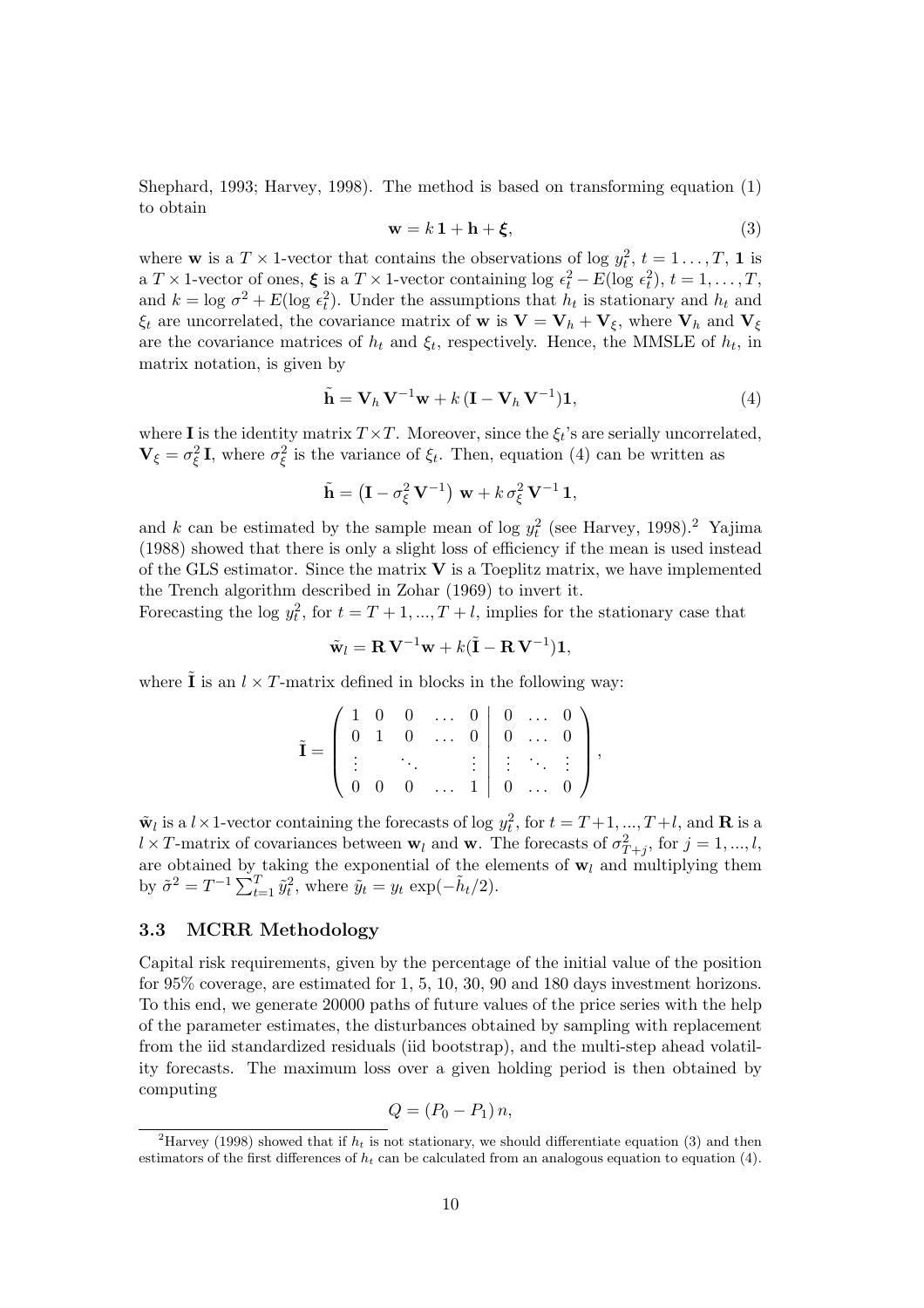where *n* is the number of contracts,  $P_0$  is the initial value of the position and  $P_1$  is the lowest simulated price (for a long position) or the highest simulated price (for a short position) over the period. We assume that the futures position is opened on the final day of the sample (see Brooks et al., 2000; Brooks, 2002). If the number of contracts is one, without loss of generality, we can write  $\frac{Q}{P_0} = \left(1 - \frac{P_1}{P_0}\right)$  $\frac{P_1}{P_0}$  for a long position, and  $\frac{Q}{P_0} = \left(\frac{P_1}{P_0}\right)$  $\frac{P_1}{P_0} - 1$  for a short position. Note that, since that  $P_0$  is constant, the distribution of  $Q$  only depends on the distribution of  $P_1$ .

In this paper we proceed as in Hsieh (1993) assuming that simulated prices are lognormal distributed since this hypothesis is frequent in the finance literature. Consequently, the maximum loss for a long position over the simulated days is given by  $Q/P_0 = 1 - \exp(c_\alpha s + m)$ , where  $c_\alpha$  is the  $\alpha \times 100\%$  percentile of the standard normal distribution and s and m are the standard deviation and mean of the  $\ln(P_1/P_0)$ , respectively. The analogous for a short position is given by  $Q/P_0 = \exp(c_{1-\alpha} s+m)-1$ , where  $c_{1-\alpha}$  is the  $(1-\alpha) \times 100\%$  percentile of the standard normal distribution (see Brooks, 2002).

The confidence intervals for the MCRRs are obtained as the 95% percentile intervals estimated by iid bootstrap. For each model we estimate the parameters, we forecast the volatility and we keep the standardized residuals. Each value of the MCRR is obtained from 200 re-samples of the standardized residuals, proceeding as described above, and the confidence intervals are computed from 1000 estimated MCRR values. We choose the percentile intervals because it is possible to obtain a better balance in the left and right sides using the empirical distribution of the MCRRs instead of the underlying normal distribution (Efron and Tibshirani, 1993, chapter 13). The confidence intervals not only allow us to determine if the differences in the MCRRs are significant for the conditional and unconditional approaches, but they also give us an idea about the sample dispersion in the MCRR estimates.

## 4 Unconditional Approach: Moving Block Bootstrap

We now proceed to compute the unconditional density of the returns series. Instead of using the iid bootstrap technique of Efron and Tibshirani (1993), as it was done by Hsieh (1993) and Brooks et al. (2000), we apply the moving block bootstrap (see Lahiri, 2003) on the observed price changes directly. We have seen in Section 2 that the return series are not iid mainly due to the existence of non-linear dependence. In fact, the autocorrelation functions of the squared returns are strongly significant. On the other hand, we also find that the returns of the three series present a weak dependence structure confirmed by the rejection of the null hypothesis of the Ljung-Box test. These two findings lead to the rejection of the iid hypothesis and to the inadequacy of the iid bootstrap.

In order to select the block size we have run a pilot experiment, following the algorithm described below. First, we simulate a series of size T from a GARCH model (we have seen in Section 3 that this model generates residuals that are iid for the three series, and consequently, it is a good specification for the financial returns) and we obtain the "true values" of the 2.5 and 97.5 percentiles (estimators of the VaR for long and short positions, respectively) as the mean values of 10000 realizations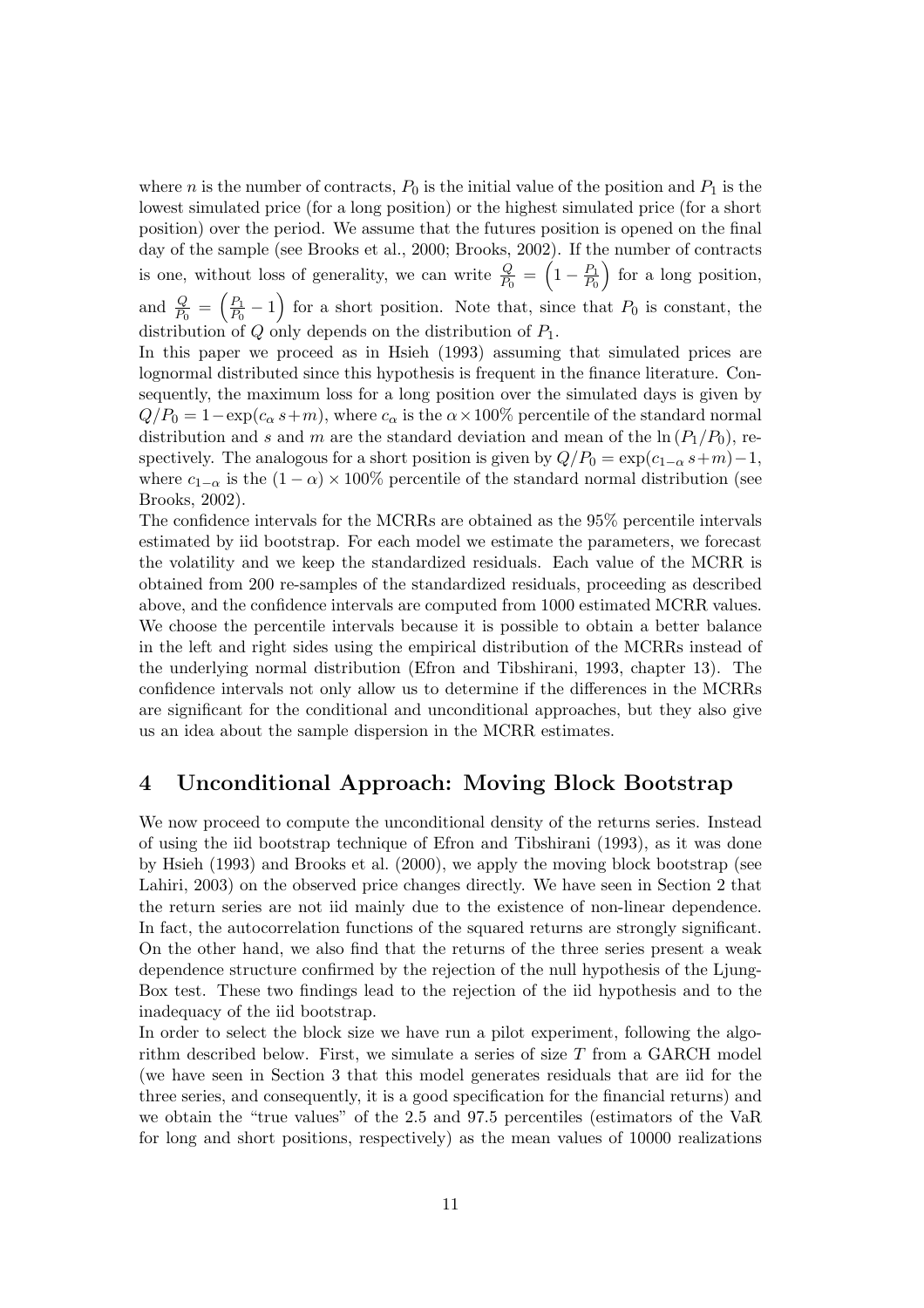of the simulated series. Second, we perform a moving block bootstrap of size b. For this, we select  $M$  realizations of the simulated series and a block size  $b$ . For each realization, we split it in blocks of size  $b$  and reconstruct it  $B$  times to obtain the percentiles of the realization. Using the M computed values of the 2.5 and 97.5 percentiles we obtain a confidence interval for each one of them. Then, we evaluate the coverage of the confidence intervals obtained in the second step, using the "true values" of the percentiles computed previously. Finally, we repeat this procedure for different values of the block size  $b$  and we select the value of  $b$  for which the coverage of the confidence intervals is optimal. We have used values of  $T = 2049$ ,  $M = 1000$ ,  $B = 200$  and  $b = 2<sup>k</sup>$ , for  $k = 0, \ldots, 11$  and the best results have been obtained for  $b = 2$ , which is a common value for the block size when the inference problem involves higher-level parameters (see Lahiri, 2003). Once the block size has been fixed to  $b = 2$ , the estimation of the MCRRs (see Table 8–Table 10) has been carried out over 20000 block bootstrap replicates of each returns series and the confidence intervals shown in Table 11–Table 13 have been obtained as explained in Section 3.3.



Figure 3: Comparison of the moving block bootstrap and the iid bootstrap methods in computing the capital requirement for 95% coverage probability as a percent of the initial value of the FTSE-100 Index Futures for (a) Long Position and (b) Short Position.

Figure 3 shows the difference in the estimates of the MCRRs obtained with the iid bootstrap and the moving block bootstrap, specially for a long position. This difference reenforces the adequacy of the moving block bootstrap in our case.

## 5 Results

All series show larger MCRRs for short positions than for long positions, specially, as the investment horizon increases.

As an example, for the FTSE-100 Index Futures and according to the Gaussian GARCH $(1,1)$ , approximately 1%, 2.18% and 3.01% of the value of a long position (as a percentage of the initial value of the position) will be enough to cover 95% of the expected losses if the position is held for 1, 5 and 10 days, respectively. The MCRRs for a short position are approximately 1.06%, 2.38% and 3.41%, respectively. This finding could be explained by the existence of a positive drift in the returns over the sample period, indicating that series are not symmetric about zero. In fact, the mean for all series is positive over the sample period. The FTSE-100 Index Futures MCRRs are smaller than the ones obtained by Brooks et al. (2000) for the same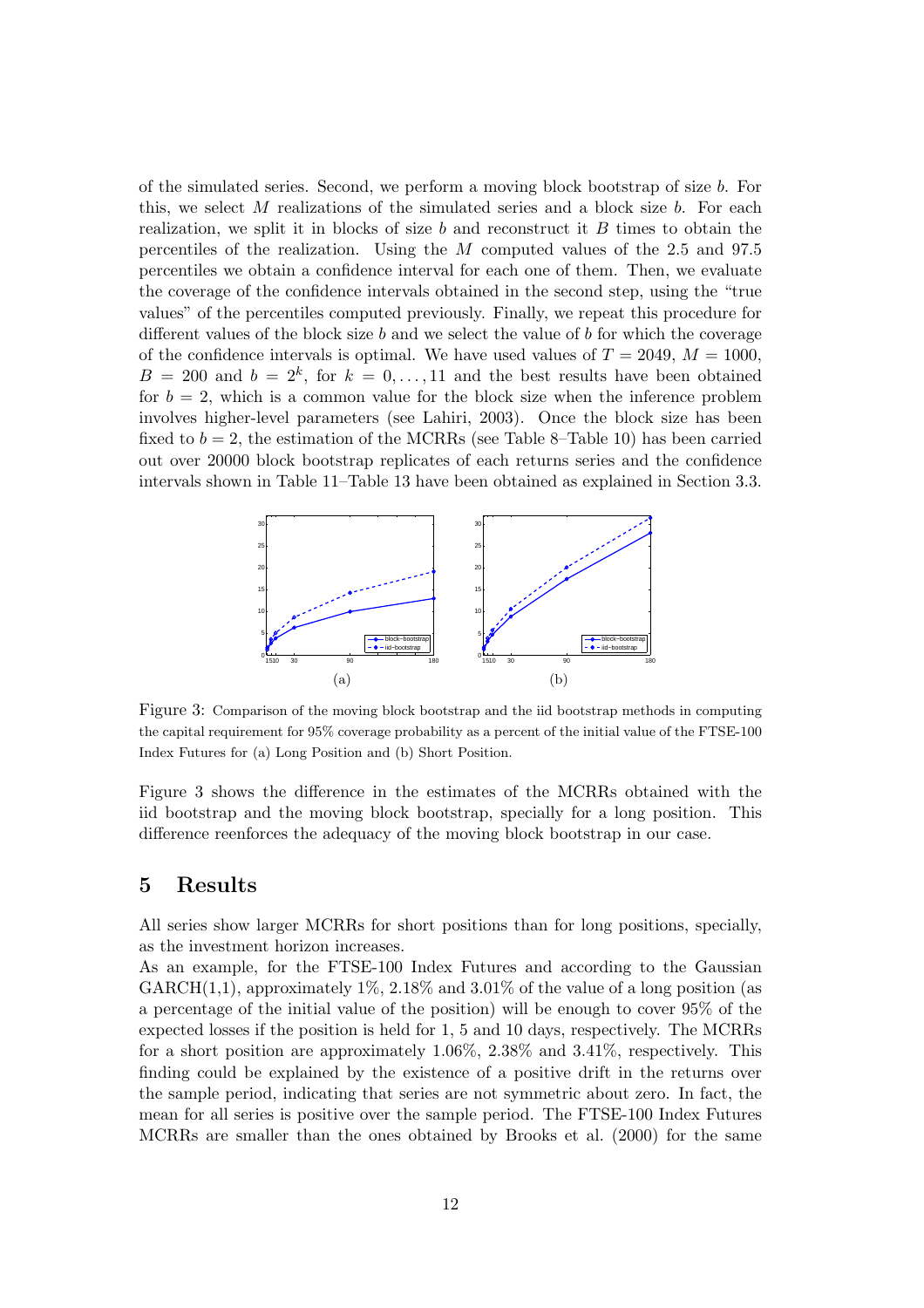|             |                 |          |        | Long Position                     |       |                    |       |
|-------------|-----------------|----------|--------|-----------------------------------|-------|--------------------|-------|
| No.<br>days | GARCH-<br>Gauss | t-Stud   | t-Stud | GARCH- FIGARCH- HYGARCH-<br>Gauss |       | ARSV ARLMSV Uncond |       |
| 1           | 1.00            | 0.98     | 0.88   | 0.89                              | 0.90  | 0.77               | 1.26  |
| 5           | 2.18            | 2.16     | 2.05   | 1.95                              | 2.02  | 1.73               | 2.74  |
| 10          | 3.01            | 2.99     | 2.96   | 2.71                              | 2.88  | 2.46               | 3.82  |
| 30          | 4.77            | 4.77     | 5.27   | 4.40                              | 5.09  | 4.34               | 6.41  |
| 90          | 6.46            | 6.62     | 9.28   | 6.70                              | 9.15  | 7.74               | 10.08 |
| 180         | 6.80            | 7.10     | 12.98  | 8.11                              | 13.32 | 11.09              | 12.94 |
|             |                 |          |        | <b>Short Position</b>             |       |                    |       |
| No.         | GARCH-          |          |        | GARCH- FIGARCH- HYGARCH-          |       |                    |       |
| days        | Gauss           | t-Stud   | t-Stud | Gauss                             |       | ARSV ARLMSV Uncond |       |
| 1           | 1.06            | 1.05     | 0.95   | 0.96                              | 0.94  | 0.80               | 1.35  |
| 5           | 2.38            | $2.37\,$ | 2.28   | 2.17                              | 2.14  | 1.82               | 3.14  |
| 10          | 3.41            | 3.42     | 3.42   | 3.14                              | 3.10  | 2.64               | 4.62  |
| 30          | 6.06            | 6.16     | 6.75   | 5.79                              | 5.79  | 4.90               | 8.78  |
| 90          | 10.37           | 10.89    | 14.03  | 11.06                             | 11.63 | 9.69               | 17.55 |
| 180         | 14.16           | 15.39    | 22.80  | 16.92                             | 19.12 | 15.48              | 28.07 |

Table 8: Minimum capital risk requirements for 95% coverage probability as a percent of the initial value of the FTSE-100 Index Futures.

series possibly because our sample period does not include such extreme events like the stock market crash of October 1987.

|               |        |           | Long Position   |       |                    |       |
|---------------|--------|-----------|-----------------|-------|--------------------|-------|
| No.           | GARCH- |           | GARCH-FIGARCH-  |       |                    |       |
| days          | Gauss  | t-Stud    | $t$ -S $t$ ud   | ARSV  | ARLMSV Uncond      |       |
| 1             | 1.21   | 1.23      | 1.29            | 1.09  | 2.00               | 1.57  |
| 5             | 2.56   | 2.60      | 2.89            | 2.39  | 4.50               | 3.56  |
| 10            | 3.55   | 3.62      | 4.24            | 3.44  | 6.34               | 5.00  |
| 30            | 5.41   | 5.60      | 7.42            | 5.93  | 11.02              | 8.22  |
| 90            | 7.11   | 7.67      | 12.45           | 10.44 | 18.52              | 12.62 |
| 180           | 7.50   | 8.34      | 16.42           | 15.08 | 25.41              | 16.17 |
|               |        |           | Short Position  |       |                    |       |
| No.           | GARCH- |           | GARCH- FIGARCH- |       |                    |       |
| $_{\rm days}$ | Gauss  | $t$ -Stud | t-Stud          |       | ARSV ARLMSV Uncond |       |
| 1             | 1.32   | 1.34      | 1.40            | 1.13  | 2.06               | 1.66  |
| 5             | 2.93   | 2.99      | 3.24            | 2.50  | 4.61               | 3.74  |
| 10            | 4.32   | 4.42      | 4.96            | 3.65  | 6.70               | 5.57  |
| 30            | 8.14   | 8.46      | 10.10           | 6.95  | 12.21              | 10.78 |
| 90            | 15.37  | 16.51     | 20.74           | 13.95 | 22.70              | 21.93 |
| 180           | 23.82  | 26.27     | 33.51           | 23.20 | 33.96              | 35.68 |

Table 9: Minimum capital risk requirements for 95% coverage probability as a percent of the initial value of the Russell Index Futures.

Moreover, the MCCRs derived from block bootstrap are in general larger than those obtained from the conditional approach. This may occur because the level of volatility at the beginning of the MCRRs calculation period is low relatively to its historical level (see Figure 2). Therefore, the conditional approach gives us lower volatility forecasts than the historical average. As the holding period increases from 1 to 180 days, the MCRR estimates converge to those of the unconditional approach, except the ones obtained with the ARLMSV model for the returns of the Russell and S&P 500 indexes futures. Those seem to diverge from the unconditionally estimated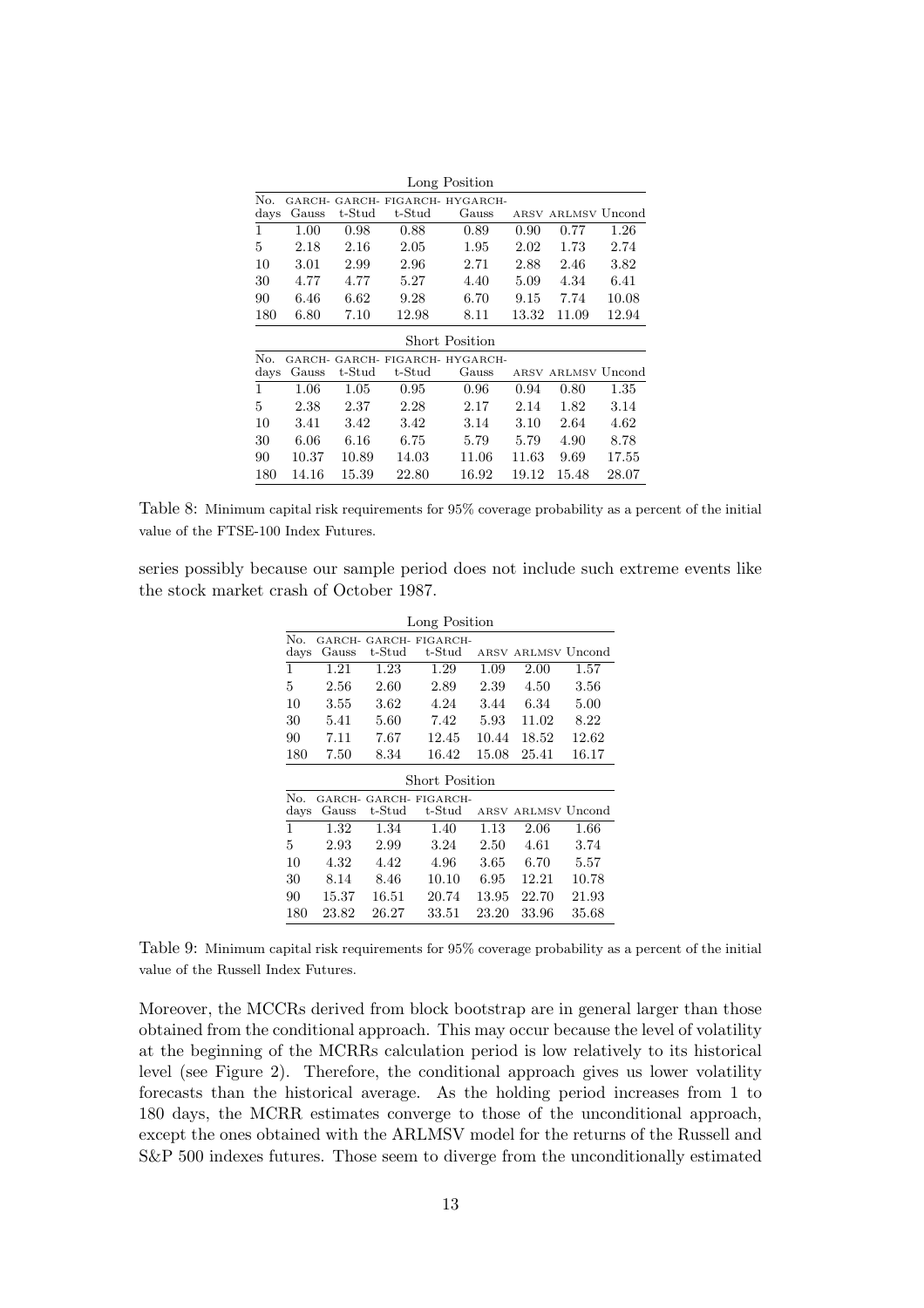MCRRs as the horizon increases (see Table 8–Table 10). The reason for this to happen is the excessive volatility persistence implied in the ARLMSV model for these two returns series. Note that the estimates of  $d$  (the long-memory parameter) in these two cases lead to a non-stationary model.

|                | Long Position |        |                |       |                    |       |  |  |
|----------------|---------------|--------|----------------|-------|--------------------|-------|--|--|
| No.            | GARCH-        |        | GARCH-FIGARCH- |       |                    |       |  |  |
| days           | Gauss         | t-Stud | t-Stud         |       | ARSV ARLMSV Uncond |       |  |  |
| 1              | 0.89          | 0.85   | 0.92           | 0.61  | 3.85               | 1.31  |  |  |
| 5              | 1.89          | 1.82   | 1.96           | 1.35  | 11.89              | 2.82  |  |  |
| 10             | 2.64          | 2.53   | 2.81           | 1.96  | 16.81              | 3.96  |  |  |
| 30             | 4.08          | 3.93   | 4.87           | 3.49  | 27.77              | 6.32  |  |  |
| 90             | 5.54          | 5.49   | 8.37           | 6.51  | 43.63              | 9.49  |  |  |
| 180            | 5.96          | 6.11   | 11.20          | 10.11 | 55.31              | 11.68 |  |  |
|                |               |        | Short Position |       |                    |       |  |  |
| No.            | GARCH-        |        | GARCH-FIGARCH- |       |                    |       |  |  |
| $_{\rm{days}}$ | Gauss         | t-Stud | t-Stud         |       | ARSV ARLMSV Uncond |       |  |  |
| 1              | 0.96          | 0.93   | 1.00           | 0.62  | 4.08               | 1.45  |  |  |
| 5              | 2.20          | 2.15   | 2.29           | 1.39  | 14.08              | 3.23  |  |  |
| 10             | 3.27          | 3.23   | 3.50           | 2.05  | 20.98              | 4.79  |  |  |
| 30             | 6.20          | 6.27   | $7.23\,$       | 3.85  | 41.00              | 9.39  |  |  |
| 90             | 12.08         | 12.80  | 15.79          | 7.86  | 85.86              | 19.79 |  |  |
| 180            | 18.83         | 20.88  | 26.74          | 13.45 | 148.95             | 32.84 |  |  |

Table 10: Minimum capital risk requirements for 95% coverage probability as a percent of the initial value of the S&P 500 Index Futures.



Figure 4: Russell Index Futures volatility forecasts: GARCH-Gauss (thick solid line), GARCH-Stud (dotted), FIGARCH (dashdot), ARSV (dashed) and ARLMSV (thin solid line).

We also observe that the MCRRs calculated with the Gaussian GARCH are in general higher for short investment horizons and smaller for larger investment horizons in comparison to the ones calculated with other specifications. Moreover, the MCRRs based upon the FIGARCH model (for the Russell and the S&P 500 indexes futures) are larger than the ones calculated based upon the alternative models. This is due to the low volatility forecastability of the GARCH model in larger forecasting horizons and the high volatility forecasted by the FIGARCH model. In fact, from Figure 4 we observe that GARCH models forecast high values for the volatility at the beginning of the out-of-sample period that decrease exponentially with the forecasting horizon. Table 11-Table 13 show the 95% confidence intervals for the MCRRs based upon the unconditional and the conditional approaches. The results show that the amplitude of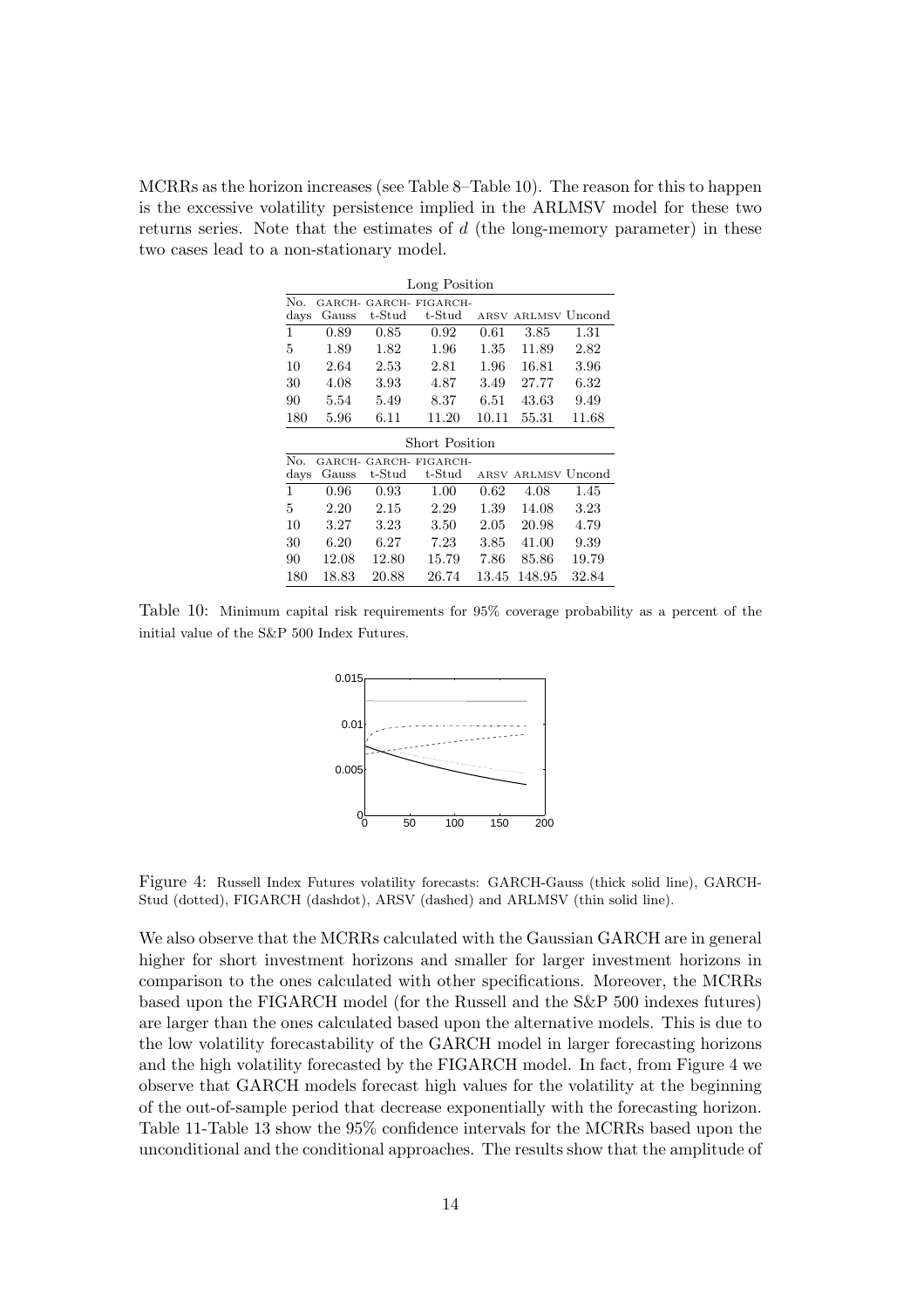the intervals increase with the investment horizon, which makes the MCRR estimates for longer horizons less reliable. Except for the FTSE-100 Index Futures series, the confidence intervals for 5 or more investment days for both the GARCH and the HYGARCH models never overlap with the ones obtained with the unconditional density (see Brooks et al., 2000). This indicates that there is a huge difference between the MCRRs obtained using these models and the ones obtained with the unconditional density. This is not the case for the other conditional specifications.

|      |               |              |                                                                                                         | Long Position            |                |                          |                |
|------|---------------|--------------|---------------------------------------------------------------------------------------------------------|--------------------------|----------------|--------------------------|----------------|
| No.  | GARCH-        | GARCH-       | FIGARCH-                                                                                                | HYGARCH-                 |                |                          |                |
| days | Gauss         | $t$ -Stud    | t-Stud                                                                                                  | Gauss                    | ARSV           | <b>ARLMSV</b>            | Uncond         |
| 1    | [0.85, 1.14]  | [0.86, 1.15] | [0.76, 1.02]                                                                                            | [0.77, 1.04]             | [0.79, 1.03]   | [0.67, 0.88]             | [1.07, 1.48]   |
| 5    | [1.89, 2.40]  | [1.91, 2.43] | [1.78, 2.29]                                                                                            | [1.70, 2.17]             | [1.78, 2.23]   | [1.52, 1.90]             | [2.41, 3.07]   |
| 10   | [2.64, 3.34]  | [2.66, 3.37] | [2.59, 3.31]                                                                                            | [2.39, 3.04]             | [2.53, 3.19]   | [2.16, 2.73]             | [3.35, 4.26]   |
| 30   | [4.22, 5.30]  | [4.22, 5.29] | [4.65, 5.86]                                                                                            | [3.90, 4.90]             | [4.54, 5.62]   | [3.87, 4.80]             | [5.63, 7.09]   |
| 90   | [5.89, 7.34]  | [5.74, 7.12] | [8.21, 10.31]                                                                                           | [5.91, 7.46]             | [8.19, 10.10]  | [6.94, 8.56]             | [8.96, 11.26]  |
| 180  | [6.27, 7.93]  | [5.99, 7.51] | [11.49, 14.39]                                                                                          | $\left[7.10,9.03\right]$ | [12.00, 14.64] | [9.98, 12.20]            | [11.41, 14.37] |
|      |               |              |                                                                                                         |                          |                |                          |                |
|      |               |              |                                                                                                         | <b>Short Position</b>    |                |                          |                |
| No.  | GARCH-        | GARCH-       | FIGARCH-                                                                                                | HYGARCH-                 |                |                          |                |
| days | Gauss         | t-Stud       | $t$ -Stud                                                                                               | Gauss                    | ARSV           | <b>ARLMSV</b>            | Uncond         |
| 1    | [0.90, 1.20]  | [0.91, 1.21] | [0.81, 1.08]                                                                                            | [0.82, 1.10]             | [0.81, 1.07]   | [0.69, 0.91]             | [1.14, 1.59]   |
| 5    | [2.11, 2.60]  | [2.12, 2.61] | [2.03, 2.51]                                                                                            | [1.93, 2.38]             | [1.90, 2.36]   | [1.62, 2.02]             | [2.73, 3.66]   |
| 10   | [3.05, 3.77]  | [3.04, 3.77] | [3.05, 3.77]                                                                                            | [2.80, 3.46]             | [2.75, 3.42]   | [2.34, 2.91]             | [4.08, 5.31]   |
| 30   | [5.57, 6.73]  | [5.47, 6.62] | [6.11, 7.42]                                                                                            | [5.24, 6.33]             | [5.22, 6.40]   | $\left[4.43,5.41\right]$ | [7.86, 9.86]   |
| 90   | [9.79, 11.86] |              | $[9.90, 11.27]$ $[12.62, 15.38]$ $[9.93, 12.02]$ $[10.43, 12.82]$ $[8.69, 10.68]$ $[15.72, 19.34]$      |                          |                |                          |                |
|      |               |              | $180[14.04, 16.74][12.88, 15.34][20.54, 25.00][15.37, 18.39][17.15, 21.10][13.90, 17.07][25.47, 30.91]$ |                          |                |                          |                |

Table 11: Approximate 95% central confidence intervals for the minimum capital risk requirements for 95% coverage probability as a percent of the initial value of the FTSE-100 Index Futures.

|             | Long Position   |                         |                                                                                    |              |               |              |  |  |
|-------------|-----------------|-------------------------|------------------------------------------------------------------------------------|--------------|---------------|--------------|--|--|
| No.<br>days | GARCH-<br>Gauss | GARCH-<br>$t$ -S $t$ ud | FIGARCH-<br>$t$ -S $t$ ud                                                          | ARSV         | <b>ARLMSV</b> | Uncond       |  |  |
|             | [0.99, 1.40]    | [1.00, 1.42]            | [1.06, 1.50]                                                                       | [0.91, 1.26] | [1.68, 2.41]  | [1.24, 1.97] |  |  |
| 5           | [2.25, 2.88]    | [2.29, 2.93]            | [2.55, 3.26]                                                                       | [2.12, 2.69] | [3.92, 5.09]  | [2.97, 4.05] |  |  |
| 10          | [3.10, 3.96]    | [3.17, 4.04]            | [3.72, 4.75]                                                                       | [3.03, 3.84] | [5.65, 7.14]  | [4.28, 5.71] |  |  |
| 30          | [4.79, 6.04]    | [4.96, 6.25]            | [6.62, 8.29]                                                                       | [5.30, 6.57] | [9.94, 12.21] | [7.14, 9.18] |  |  |
| 90          | [6.23, 8.02]    | [6.75, 8.72]            | $[11.11, 14.00]$ $[9.36, 11.65]$ $[16.72, 20.40]$ $[11.20, 14.29]$                 |              |               |              |  |  |
| 180         | [6.53, 8.31]    |                         | $[7.30, 9.35]$ $[14.55, 18.32]$ $[13.44, 16.63]$ $[23.22, 27.61]$ $[14.27, 18.05]$ |              |               |              |  |  |

|             | <b>Short Position</b> |                  |                           |              |                                                                                              |              |  |  |
|-------------|-----------------------|------------------|---------------------------|--------------|----------------------------------------------------------------------------------------------|--------------|--|--|
| No.<br>days | GARCH-<br>Gauss       | GARCH-<br>t-Stud | FIGARCH-<br>$t$ -S $t$ ud | ARSV         | <b>ARLMSV</b>                                                                                | Uncond       |  |  |
|             | [1.14, 1.46]          | [1.16, 1.49]     | [1.22, 1.56]              | [0.97, 1.27] | [1.77, 2.40]                                                                                 | [1.39, 2.01] |  |  |
| 5           | [2.64, 3.21]          | [2.69, 3.27]     | [2.92, 3.56]              | [2.24, 2.78] | [4.04, 5.16]                                                                                 | [3.28, 4.21] |  |  |
| 10          | [3.89, 4.70]          | [3.98, 4.82]     | [4.46, 5.43]              | [3.27, 4.04] | [5.89, 7.37]                                                                                 | [4.95, 6.22] |  |  |
| 30          | [7.35, 8.81]          | [7.65, 9.16]     | [9.11, 10.97]             |              | $[6.21, 7.62]$ $[10.89, 13.61]$ $[9.71, 11.84]$                                              |              |  |  |
|             |                       |                  |                           |              | 90 [13.92, 16.69] [14.99, 17.99] [18.70, 22.80] [12.47, 15.40] [20.06, 25.26] [19.9, 24.34]  |              |  |  |
|             |                       |                  |                           |              | 180[22.02, 25.51] [24.33, 28.32] [30.38, 36.94] [20.76, 25.41] [30.14, 37.59] [32.42, 39.46] |              |  |  |

Table 12: Approximate 95% central confidence intervals for the minimum capital risk requirements for 95% coverage probability as a percent of the initial value of the Russell Index Futures.

For a full evaluation of the results, we perform an out-of-sample test of the MCRRs calculated with the selected models. By definition, the failure rate of a model is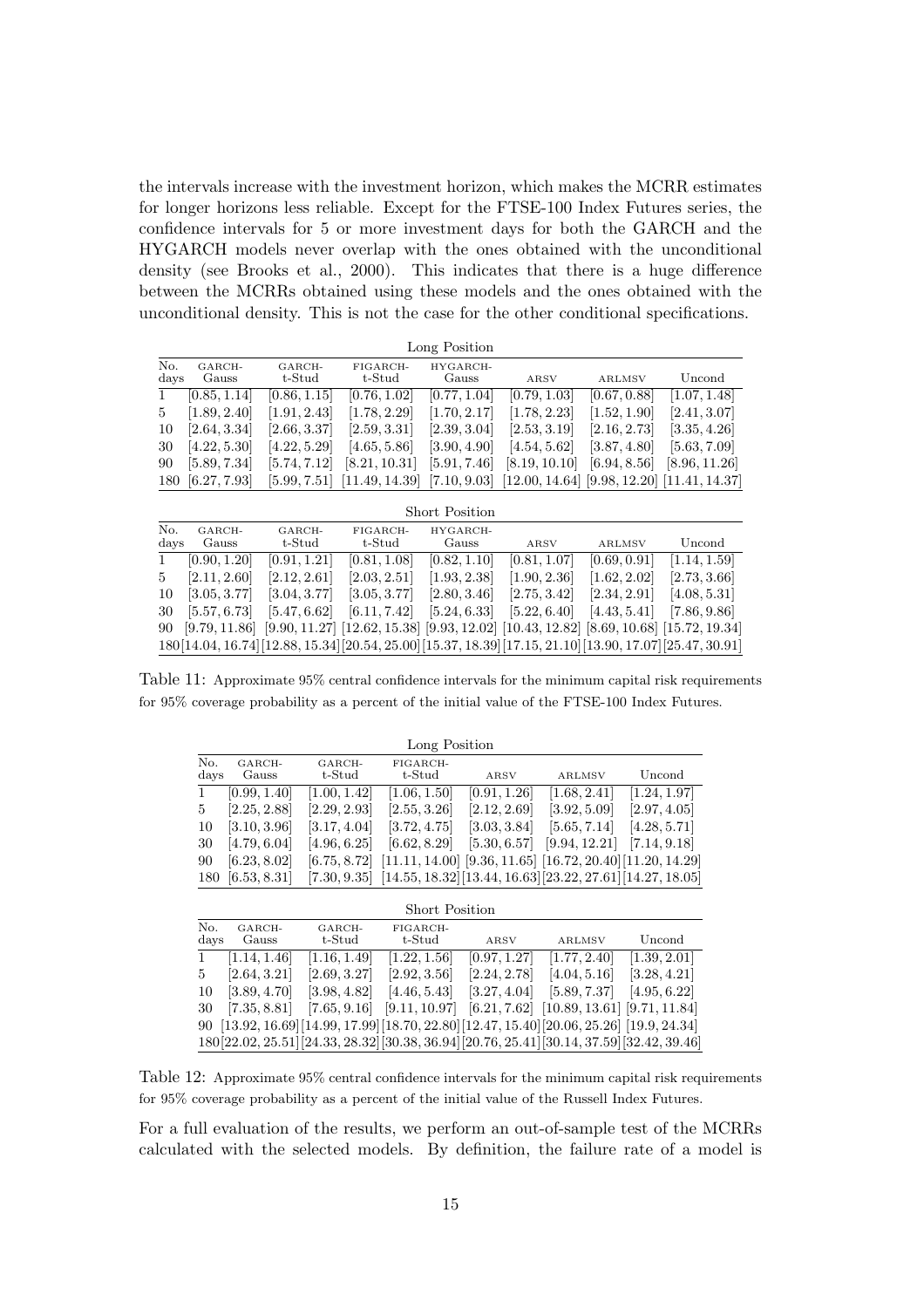|              | Long Position   |                           |                           |               |                |                |  |  |  |
|--------------|-----------------|---------------------------|---------------------------|---------------|----------------|----------------|--|--|--|
| No.<br>days  | GARCH-<br>Gauss | GARCH-<br>$t\text{-Stud}$ | FIGARCH-<br>$t$ -S $t$ ud | ARSV          | <b>ARLMSV</b>  | Uncond         |  |  |  |
| $\mathbf{1}$ | [0.72, 1.21]    | [0.69, 1.17]              | [0.74, 1.27]              | [0.51, 0.78]  | [2.93, 5.19]   | [1.06, 1.73]   |  |  |  |
| 5            | [1.60, 2.26]    | [1.54, 2.18]              | [1.66, 2.36]              | [1.16, 1.57]  | [9.71, 14.11]  | [2.38, 3.40]   |  |  |  |
| 10           | [2.26, 3.03]    | [2.17, 2.93]              | [2.41, 3.26]              | [1.72, 2.21]  | [14.40, 19.39] | [3.38, 4.56]   |  |  |  |
| 30           | [3.54, 4.66]    | [3.40, 4.51]              | [4.23, 5.55]              | [3.10, 3.90]  | [24.95, 30.53] | [5.55, 7.16]   |  |  |  |
| 90           | [4.76, 6.21]    | [4.73, 6.21]              | [7.19, 9.33]              | [5.79, 7.20]  | [39.95, 47.41] | [8.33, 10.73]  |  |  |  |
| 180          | [5.06, 6.68]    | [5.22, 6.92]              | [9.70, 12.50]             | [9.03, 11.08] | [50.86, 58.76] | [10.19, 13.19] |  |  |  |

Short Position

| No.<br>days  | GARCH-<br>Gauss | GARCH-<br>$\operatorname{t-Stud}$               | FIGARCH-<br>$\operatorname{t-Stud}$ | ARSV         | <b>ARLMSV</b>                                                                             | Uncond       |
|--------------|-----------------|-------------------------------------------------|-------------------------------------|--------------|-------------------------------------------------------------------------------------------|--------------|
| $\mathbf{1}$ | [0.83, 1.22]    | [0.80, 1.19]                                    | [0.86, 1.30]                        | [0.53, 0.76] | [3.06, 5.59]                                                                              | [1.12, 1.77] |
| $5^{\circ}$  | [1.94, 2.43]    | [1.91, 2.38]                                    | [2.03, 2.54]                        | [1.22, 1.57] | [11.14, 17.54]                                                                            | [2.80, 3.58] |
| 10           | [2.91, 3.58]    | [2.88, 3.53]                                    | [3.12, 3.83]                        | [1.81, 2.26] | [17.64, 25.13]                                                                            | [4.23, 5.36] |
|              | 30 [5.64, 6.77] | [5.72, 6.84]                                    | [6.57, 7.92]                        | [3.46, 4.24] | $[35.18, 47.01]$ $[8.40, 10.33]$                                                          |              |
|              |                 | 90 [11.08, 13.04] [11.83, 13.83] [14.53, 17.28] |                                     | [7.09, 8.67] | $[73.68, 98.27]$ $[17.88, 21.42]$                                                         |              |
|              |                 |                                                 |                                     |              | 180[17.42, 19.98][19.42, 22.28][24.47, 28.78][12.11, 14.70][123.87, 169.07][29.85, 35.62] |              |

Table 13: Approximate 95% central confidence intervals for the minimum capital risk requirements for 95% coverage probability as a percent of the initial value of the S&P 500 Index Futures.

the number of times the estimated MCRRs are inferior to the returns (in absolute value). If the MCRR model is correctly specified, the failure rate should be equal to the pre-specified MCRR level (in our case, 5%). Therefore, we calculate the MCRRs for one day horizon for both long and short positions and then check if these MCRRs have been exceeded by price movements in day  $t + 1$ . We roll this process forward and we calculate the MCRRs for 252 days.<sup>3</sup> In Table 14 we present the number of violations of the MCRR estimates generated by the models and by sampling with the moving block bootstrap from the unconditional distribution of returns. For both the FTSE-100 and the S&P 500 indexes futures the number of violations (in percentage) never exceeds the 5% nominal value. This indicates that the models generate "slight" excessive MCRRs. The best performance is for the ARSV model that registers failure rates closer to the nominal 5% level. Contrarily, if the models underperform in the failure rate (reject less than the nominal level) for the previous series, they overperform (reject more than the nominal level) with the returns of the Russell Index Futures. In the case of the ARLMSV model and for the Russell and S&P 500 indexes futures, we have not calculated the failure rate due to its bad performance in calculating the MCRR estimates.

Since the calculation of the empirical failure rate defines a sequence of ones (MCRR violation) and zeros (no MCRR violation), we can use the well known likelihood ratio test for a proportion in order to test  $H_0: f = 5\%$  vs.  $H_1: f \neq 5\%$ , where f is the theoretical failure rate. We apply this test to the failure rates for long and short positions. Table 15 reports the  $p$ -values of this test. The results evidence that the ARSV model is the only model for which we never reject the null hypothesis that the theoretical failure rate is equal to the nominal level. We also observe that among

<sup>&</sup>lt;sup>3</sup>For a long position the failure rate is obtained as the percentage of negative returns smaller than one day ahead MCRRs for long positions. Analogously, for a short position the failure rate is estimated as the percentage of positive returns larger than one day ahead calculated MCRRs for short positions (see Giot and Laurent, 2003, 2004)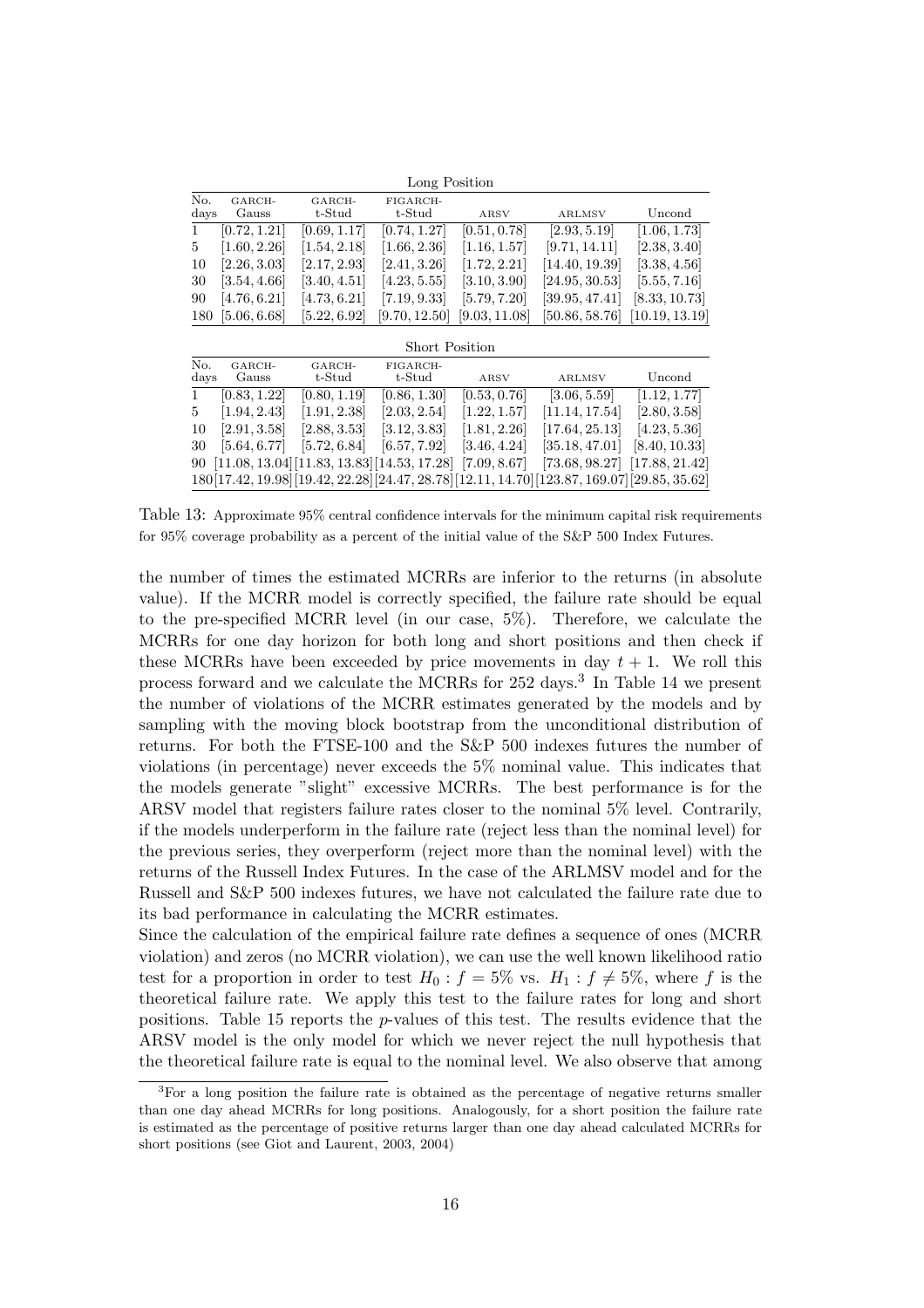|                | $FTSE-100$ |                         | Russell                 |         | S&P 500                 |         |
|----------------|------------|-------------------------|-------------------------|---------|-------------------------|---------|
|                |            | L. Position S. Position | L. Position S. Position |         | L. Position S. Position |         |
| Unconditional  | $1.6\%$    | $0.8\%$                 | 8.3%                    | $7.1\%$ | $2.8\%$                 | $2.8\%$ |
| GARCH-Gauss    | $4.0\%$    | $2.4\%$                 | $6.3\%$                 | $5.6\%$ | $3.2\%$                 | $4.0\%$ |
| GARCH t-Stud   | $4.0\%$    | $2.4\%$                 | $6.3\%$                 | $5.6\%$ | $4.0\%$                 | $4.0\%$ |
| FIGARCH t-Stud | $4.0\%$    | $2.0\%$                 | $6.7\%$                 | $5.6\%$ | $3.2\%$                 | $3.6\%$ |
| HYGARCH-Gauss  | $4.0\%$    | $2.4\%$                 | $\ast$                  | $\ast$  | $\ast$                  | $\ast$  |
| ARSV           | $4.0\%$    | $3.2\%$                 | $7.1\%$                 | $7.1\%$ | $3.2\%$                 | 4.8%    |
| <b>ARLMSV</b>  | $1.6\%$    | $0.4\%$                 | $\ast$                  | $\ast$  | $\ast$                  | $\ast$  |

Table 14: Results of the out of sample test. Estimates of the failure rate. The MCRR's are computed to cover the 95% of expected losses. The \* means that we have not calculated the failure rate for these models.

the GARCH-type models, the FIGARCH has the worst performance, the GARCH models perform quite well for the Russell Index Futures returns, and the GARCH with errors following a t-Student distribution improves upon the Gaussian GARCH for the S&P 500 Index Futures returns.

|                       | $FTSE-100$ |                         | Russell                 |         | S&P 500                 |        |
|-----------------------|------------|-------------------------|-------------------------|---------|-------------------------|--------|
|                       |            | L. Position S. Position | L. Position S. Position |         | L. Position S. Position |        |
| Unconditional         | 0.000      | 0.000                   | 0.029                   | 0.091   | 0.017                   | 0.017  |
| GARCH-Gauss           | 0.209      | 0.004                   | 0.198                   | 0.339   | 0.052                   | 0.209  |
| GARCH t-Stud          | 0.209      | 0.004                   | 0.198                   | 0.339   | 0.209                   | 0.209  |
| FIGARCH t-Stud        | 0.209      | 0.000                   | 0.140                   | 0.339   | 0.052                   | 0.116  |
| HYGARCH-Gauss 0.209   |            | 0.004                   | $\ast$                  | $\ast$  | *                       | $\ast$ |
| $\operatorname{ARSV}$ | 0.209      | 0.052                   | 0.091                   | 0.091   | 0.052                   | 0.441  |
| ARLMSV                | 0.000      | 0.000                   | $\ast$                  | $^\ast$ | $^\ast$                 | $\ast$ |

Table 15: p-values for the null hypothesis  $f = \alpha$ , with  $\alpha = 5\%$ . The \* means that we have not calculated the failure rate for these models.

# 6 Conclusions

This paper compares three different approaches (unconditional density, conditional heteroscedastic and stochastic volatility models) to calculate minimum capital risk requirements for long and short positions for three indexes futures. We calculate the MCRRs for 1, 5, 10, 30, 90 and 180 days investment horizons and we find that the volatility forecastability decreases with the increase of the investment horizons, which is reflected by the range of the MCRRs confidence intervals (see Christoffersen and Diebold, 2000, for similar conclusions). The results show that MCRRs based upon GARCH-type models with errors that follow a normal and/or a  $t$ -Student distribution underperform in terms of failure rate. On the other hand, the autoregressive stochastic volatility model is able to produce more accurate estimates. This paper also shows that fractional integrated stochastic volatility models produce extreme volatility persistence that conduces to very large values of the MCRRs and, consequently, to a wasting of valuable resources to those financial institutions that use or plan to use these models to calculate minimum capital risk requirements.

Acknowledgements. Special Thanks to A.M. Alonso for clarifying some points in the bootstrap computations and to A. Perez for providing the Gauss code to carry out the estimation of the ARLMSV model.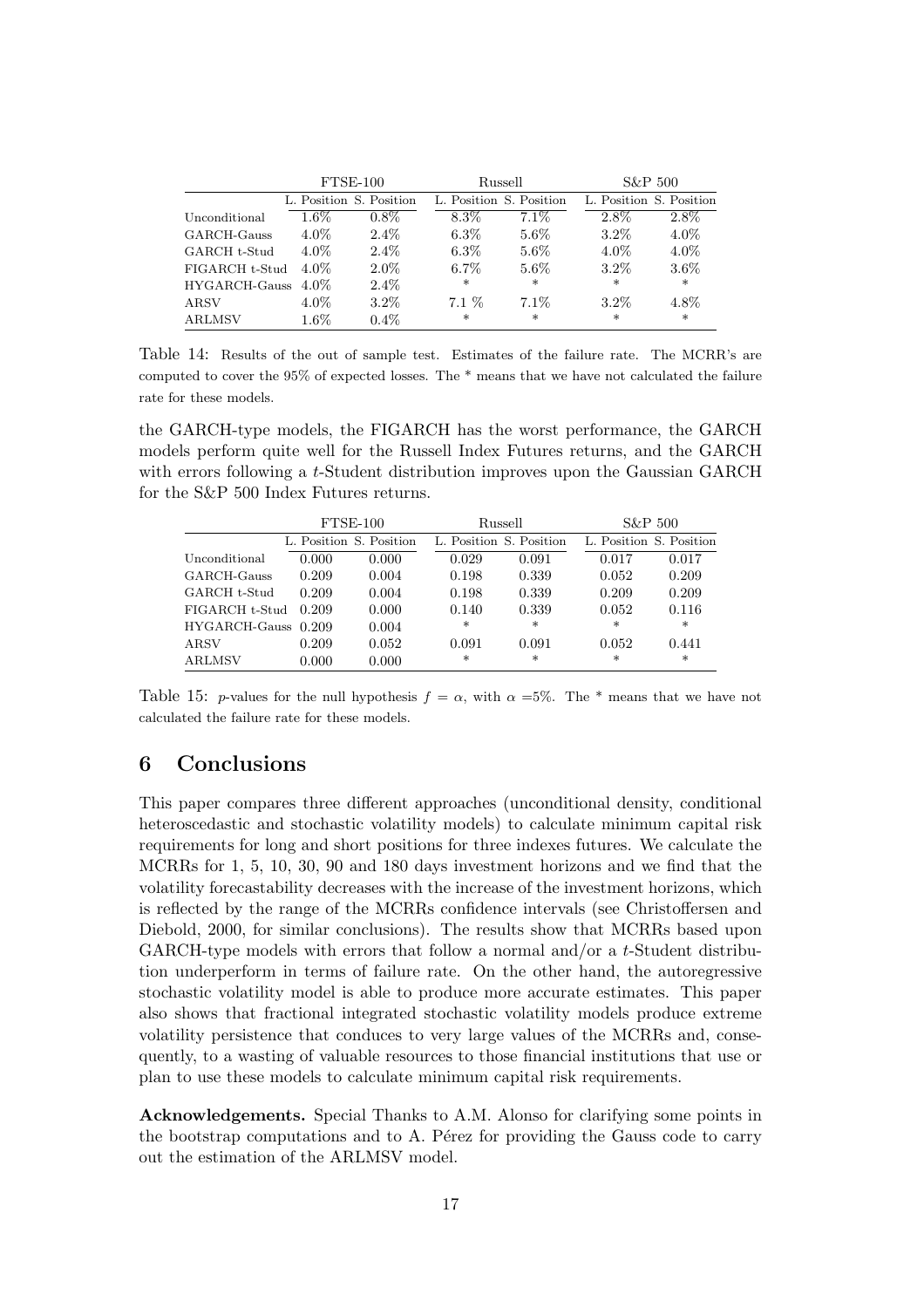## References

- Andersen, T., T. Bollerslev, P. Christoffersen, and F. Diebold (2005). Volatility forecasting. NBER Working Paper 11188.
- Baillie, R. (1996). Long memory processes and fractional integration in econometrics. Journal of Econometrics 73, 5–59.
- Baillie, R., T. Bollerslev, and H. Mikkelsen (1996). Fractionally integrated generalized autoregressive conditional heteroskedasticity. Journal of Econometrics 74, 3–30.
- Bollerslev, T. (1986). Generalized autoregressive conditional heteroskedasticity. Journal of Econometrics 31, 307–327.
- Breidt, F., N. Crato, and P. de Lima (1998). On the detection and estimation of long memory in stochastic volatility. Journal of Econometrics 83, 325–348.
- Brock, W., D. Dechert, H. Scheinkman, and B. LeBaron (1996). A test for independence based on the correlation dimension. Econometric Reviews 15, 197–235.
- Brock, W., D. Hsieh, and B. LeBaron (1991). Nonlinear Dynamics, Chaos and Instability: Statistical theory and economic evidence. MIT Press, Cambridge, MA.
- Brooks, C. (2002). Introductory Econometrics for Finance. Cambridge, University Press.
- Brooks, C., A. Clare, and G. Persand (2000). A word of caution on calculating market-based minimum capital risk requirements. Journal of Banking and Finance 24, 1557–1574.
- Brooks, C. and G. Persand (2003). The effect of asymmetries on stock index return value at risk estimates. Journal of Risk Finance  $\frac{1}{2}$ , 29–42.
- Carnero, M., D. Peña, and E. Ruiz (2004). Persistence and kurtosis in GARCH and stochastic volatility models. Journal of Financial Econometrics 2, 319–342.
- Christoffersen, P. and F. Diebold (2000). How relevant is volatility forecasting for financial risk management? Review of Economics and Statistics 82, 1–11.
- Davidson, J. (2004). Moment and memory properties of linear conditional heteroscedasticity models, and a new model. Journal of Business and Economic Statistics 22, 16–29.
- Dowd, K. (1998). Beyond Value at Risk: The New Science of Risk Management. Wiley, Chichester, UK.
- Efron, B. and R. Tibshirani (1993). An Introduction to the Bootstrap. Chapman & Hall.
- Giot, P. and S. Laurent (2003). Value-at-risk for long and short trading positions. Journal of Applied Econometrics 18, 641–663.